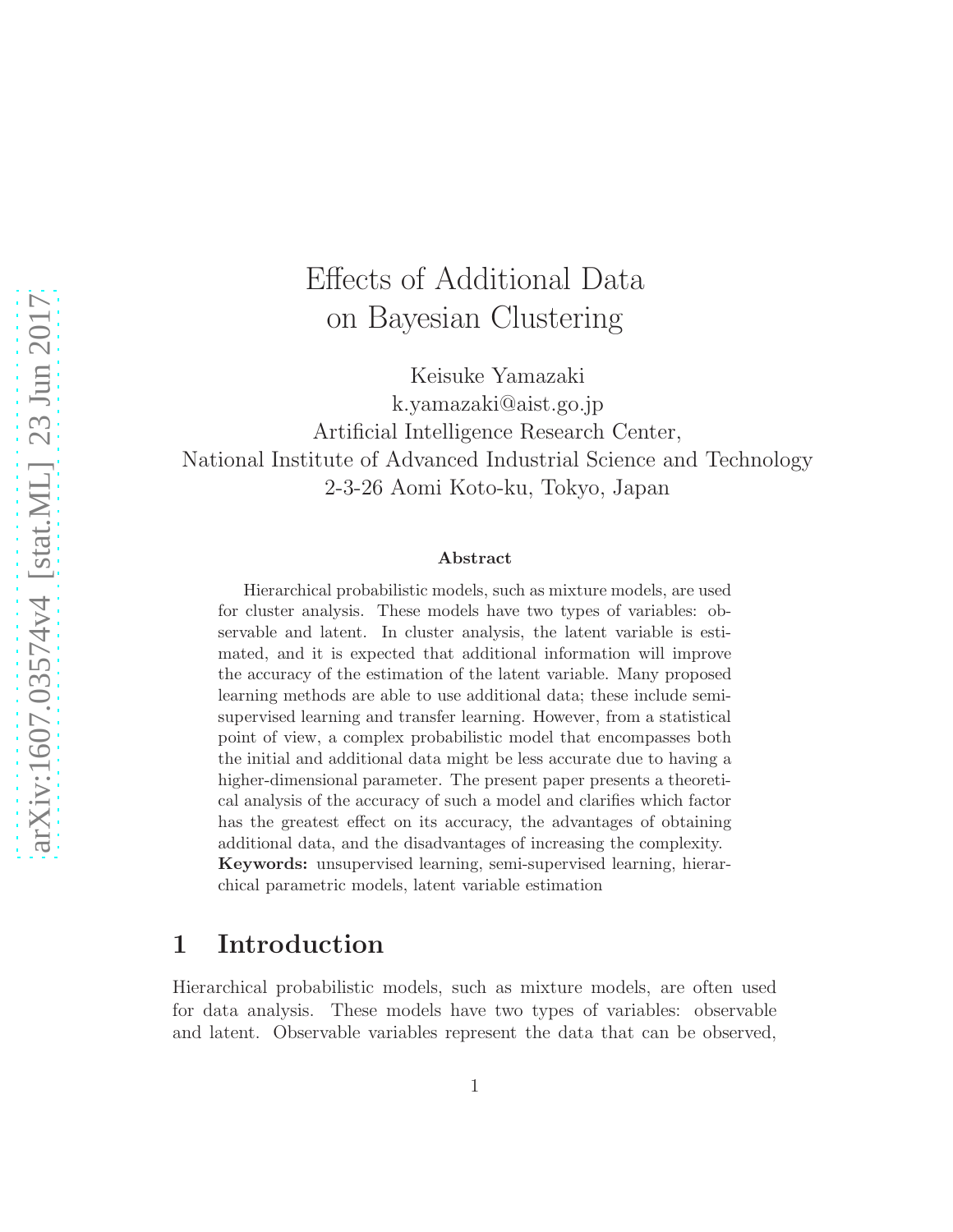while latent variables represent the hidden processes that generate the data. In cluster analysis, for example, the observable variable represents for the position of the observed data, and the latent variable provides a label that indicates from which cluster a given data point was generated.

Because there are two variables, there are also two estimation tasks. Prediction of the unseen data corresponds to estimating the observable variable. Studies have performed theoretical analyses of its accuracy, and the results have been used to determine the optimal model structure, such as by using an information criterion [\(Akaike](#page-29-0), [1974a;](#page-29-0) [Watanabe](#page-30-0), [2010\)](#page-30-0). On the other hand, there has not been sufficient analysis of the theoretical accuracy of estimating a latent variable. Recently, an error function that measures the accuracy has been defined, based on the Kullback-Leibler divergence, and an asymptotic analysis has shown that the two estimation tasks have different properties [\(Yamazaki, 2014a\)](#page-31-0); although when estimating the latent variable, a Bayesian clustering method is more accurate than the maximum-likelihood clustering method, these two methods have the same asymptotic error in a prediction task.

In practical applications of cluster analysis, increasing the accuracy is one of the central issues. For this reason, clustering based on additional information is promising, and many methods have been developed that include additional prior knowledge in the model structure; examples include semi-supervised learning [\(Zhu, 2007;](#page-31-1) [Chapelle](#page-29-1) et al., [2006](#page-29-1)), transductive learning [\(Chapelle](#page-29-2) et al., [1999\)](#page-29-2), transfer learning, and domain adapta-tion [\(Raina](#page-30-1) et al., [2005\)](#page-30-1). In multitask learning [\(Caruana, 1997;](#page-29-3) [Marx](#page-30-2) et al., [2005](#page-30-2); [Raina](#page-30-1) et al., [2005](#page-30-1)), there are various classification tasks, and the goal is to solve them simultaneously. Although multitask learning is symmetric in terms of the importance of each task, in the present paper, we focus on estimation tasks that are asymmetric: there is an initial data set that presents the primary task and an additional data set that is not estimated but supplies supplementary information [\(Kaski and Peltonen](#page-30-3), [2007](#page-30-3)). This type of task includes semi-supervised learning, transductive learning, and transfer learning.

From a statistical point of view, the degree to which the additional data improves the estimation is not trivial. The structure of the model will be more complex and thus able to accept additional data. There is a trade-off between the complexity of a model and the amount of data that is used; a more complex model will be less accurate due to the increased dimensionality of the parameter, but more data will improve the accuracy. In a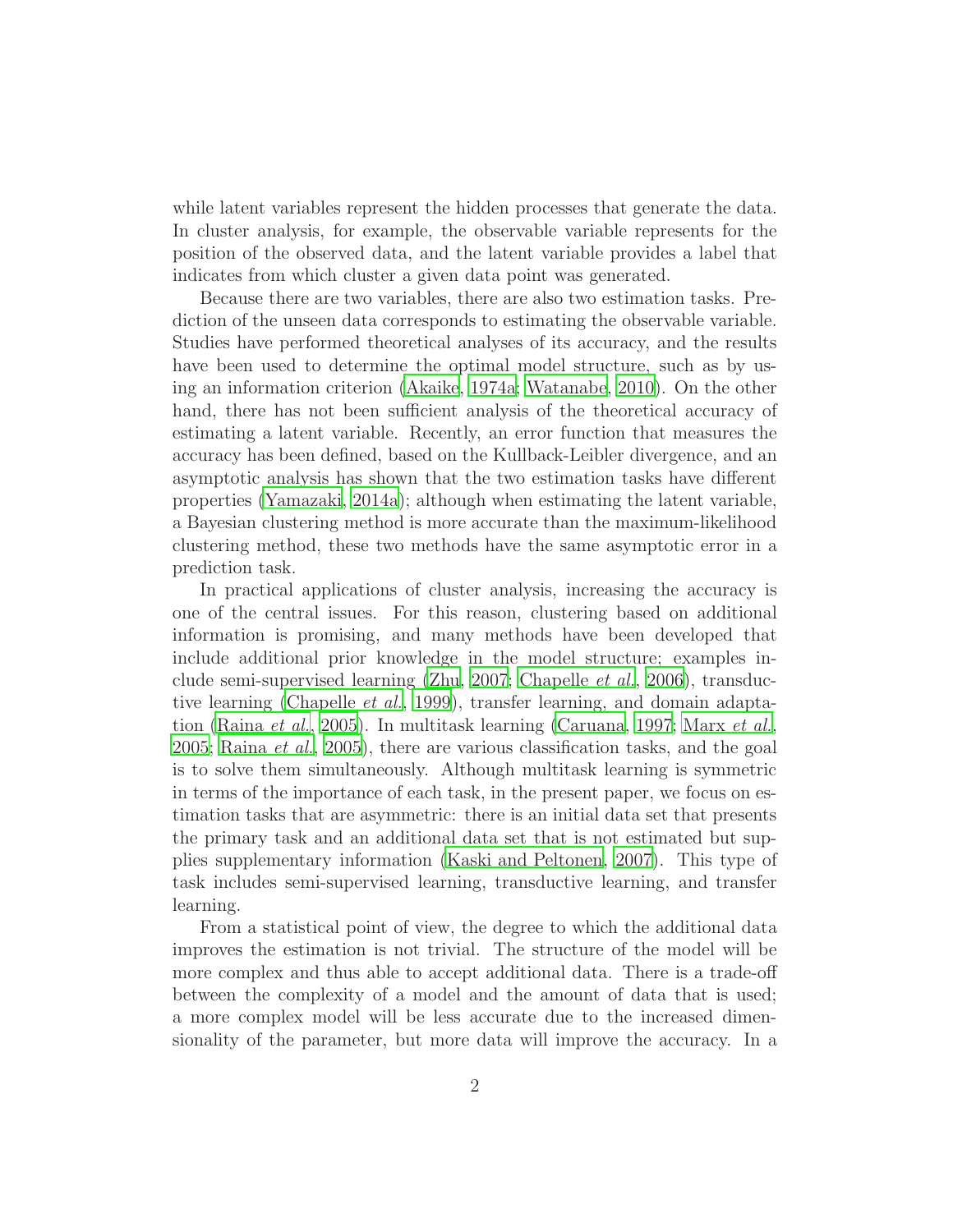prediction task, where the estimation target is the observable variable, it has been proven mathematically that the advantages of increasing the amount of data outweighs the disadvantages of increasing the complexity of the model [\(Yamazaki and Kaski, 2008\)](#page-31-2). However, it is a still open question whether the use of additional data increases clustering accuracy in methods other than semi-supervised learning, where this has already been proven [\(Yamazaki](#page-31-3), [2015a](#page-31-3)[,b\)](#page-31-4).

In the present paper, we extend the results of [Yamazaki \(2015a](#page-31-3)[,b](#page-31-4)), and investigate the effect of additional data on the accuracy of Bayesian clustering. We consider a mixture model that uses both initial and additional data. When the additional data are ignored, only the initial data are used to determine the structure of the model, such as the dimensionality of the data and the number of clusters, and thus the dimensionality of the parameter decreases; that is, the model becomes less complex. By comparing the accuracy with and without the use of additional data, we clarify the effect of the additional data in the asymptotic case, that is, when the total amount initial and additional data is sufficiently large. Moreover, the extension of the present paper allows us to elucidate the effect of more complicated overlap between the initial and the additional data sets. For example, we will deal with the unlabeled additional data while the former study [\(Yamazaki](#page-31-3), [2015a](#page-31-3)) restricts the analysis to the labeled ones.

The remainder of this paper is organized as follows. Section [2](#page-2-0) summarizes Bayesian clustering and considers its asymptotic accuracy when there are no additional data. Section [3](#page-5-0) presents a formal definition of a mixture model that incorporates additional data and derives the asymptotic accuracy of the model. Section [4](#page-13-0) determines under what conditions the use of additional data will improve the accuracy. Finally, we present a discussion and our conclusions in Sections [5](#page-24-0) and [6,](#page-29-4) respectively.

## <span id="page-2-0"></span>2 Bayesian Clustering

In this section, we present a definition of Bayesian clustering and present an evaluation function for the clustering results.

We consider a mixture model defined by

$$
p(x|w) = \sum_{k=1}^{K} a_k f(x|b_k),
$$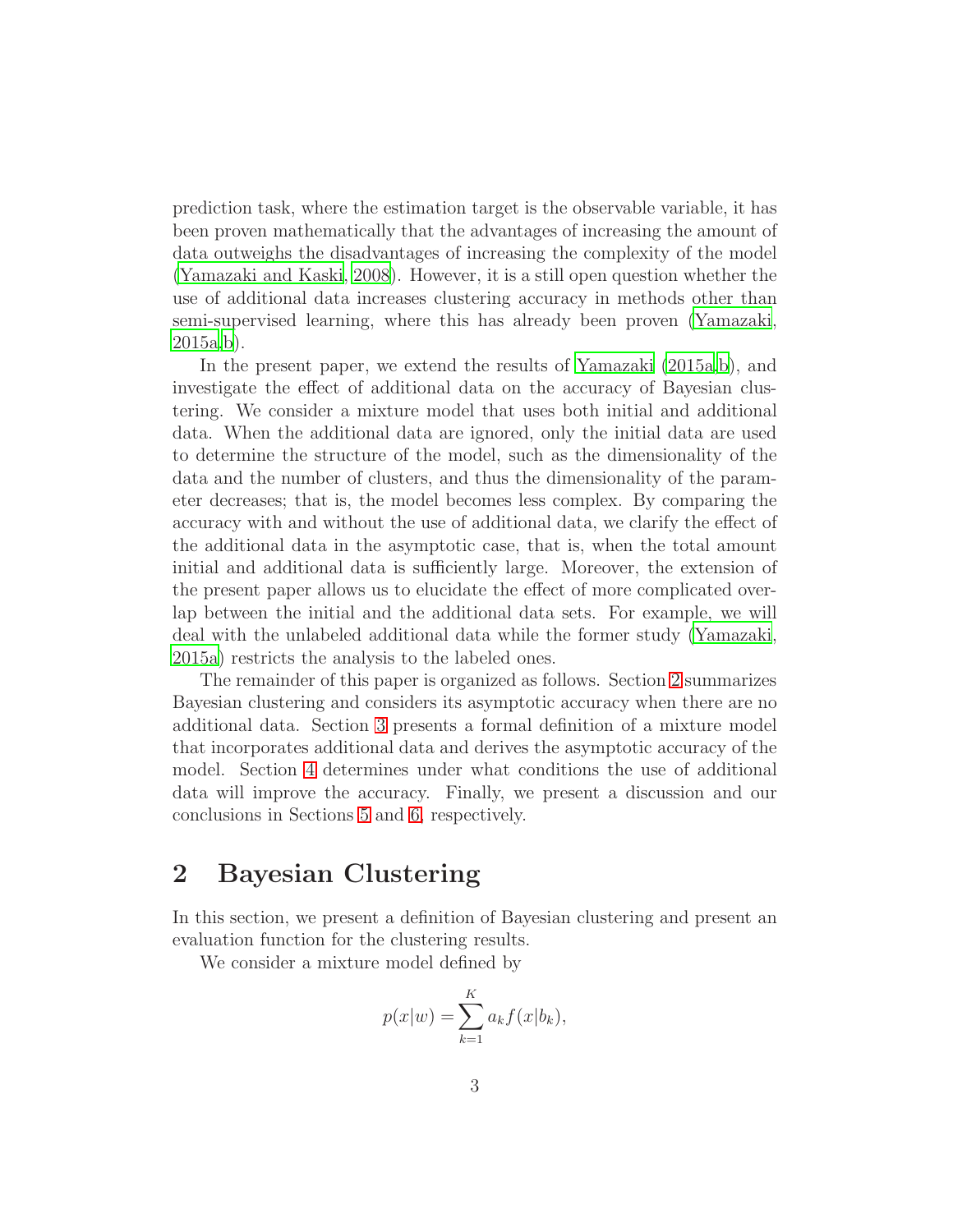where  $x \in \mathbb{R}^d$  expresses the position of a data point, w is the parameter, and  $f$  is the density function associated with a mixture component. The mixing ratio  $a_k$  has constraints given by  $a_k > 0$  for all k, and  $a_K = 1 - \sum_{k=1}^{K-1} a_k^{\mathcal{O}}$ . Let the dimension of  $b_k$  be dim  $b_k = d_c$ , that is,  $b_k = (b_{k1}, \ldots, b_{kd_c})^{\top}$ . Then, the parameter  $w$  can be expressed as

$$
w = (a_1, \ldots, a_{K-1}, b_{11}, \ldots, b_{1d_c}, \ldots, b_{Kd_c})^{\top}.
$$

We define the data source, which generates i.i.d. data, as follows:

$$
q(x, y) = q(y)q(x|y) = a_y^* f(x|b_y^*),
$$

where y indicates a cluster label, and  $a^*$  $y^*$  and  $b^*_y$  $y^*$  are constants. So that the clusters can be identified, we require  $b_i^* \neq b_j^*$  $j \text{ for } i \neq j$ . The data source is  $q(x, y) = p(x, y|w^*)$ , where  $p(x, y|w) = a_y f(x|b_y)$  and

$$
w^* = (a_1^*, \ldots, a_{K-1}^*, b_{11}^*, \ldots, b_{K d_c}^*)^\top.
$$

Note that identification of the labels i and j are impossible in the unsupervised learning when the components have the same parameter  $b_i^* = b_j^*$  $j$ . We refer to  $w^*$  as the true parameter. Let  $(X^n, Y^n) = \{(x_1, y_1), \ldots, (x_n, y_n)\}\)$ generated by the data source. We use the notation  $X^n = \{x_1, \ldots, x_n\}$  and  $Y^n = \{y_1, \ldots, y_n\}$  for the sets of data positions and labels, respectively.

Cluster analysis is formulated as estimating  $Y^n$  when  $X^n$  is given. When considered as a density estimation, the task is to estimate  $p(Y^n|X^n)$ . If  $Y^n$ is observable, the task must be to estimate unseen  $x$ . This is the prediction of the supervised learning and its theoretical analysis has been thoroughly studied [\(Akaike, 1974a;](#page-29-0) [Watanabe](#page-30-4), [2001\)](#page-30-4). Since the label  $Y^n$  is not given, the latent variable explicitly appears in the clustering algorithms such as the expectation-maximization algorithm [\(Dempster](#page-30-5) et al., [1977\)](#page-30-5) and the variational Bayes algorithm [\(Attias, 1999](#page-29-5)).

Bayesian clustering is then defined as

$$
p(Y^n|X^n) = \int \prod_{i=1}^n p(y_i|x_i, w)p(w|X^n)dw,
$$

where the conditional probability  $p(y|x, w)$  is defined as

$$
p(y|x) = \frac{p(x, y|w)}{p(x|w)} = \frac{a_y f(x|b_y)}{p(x|w)},
$$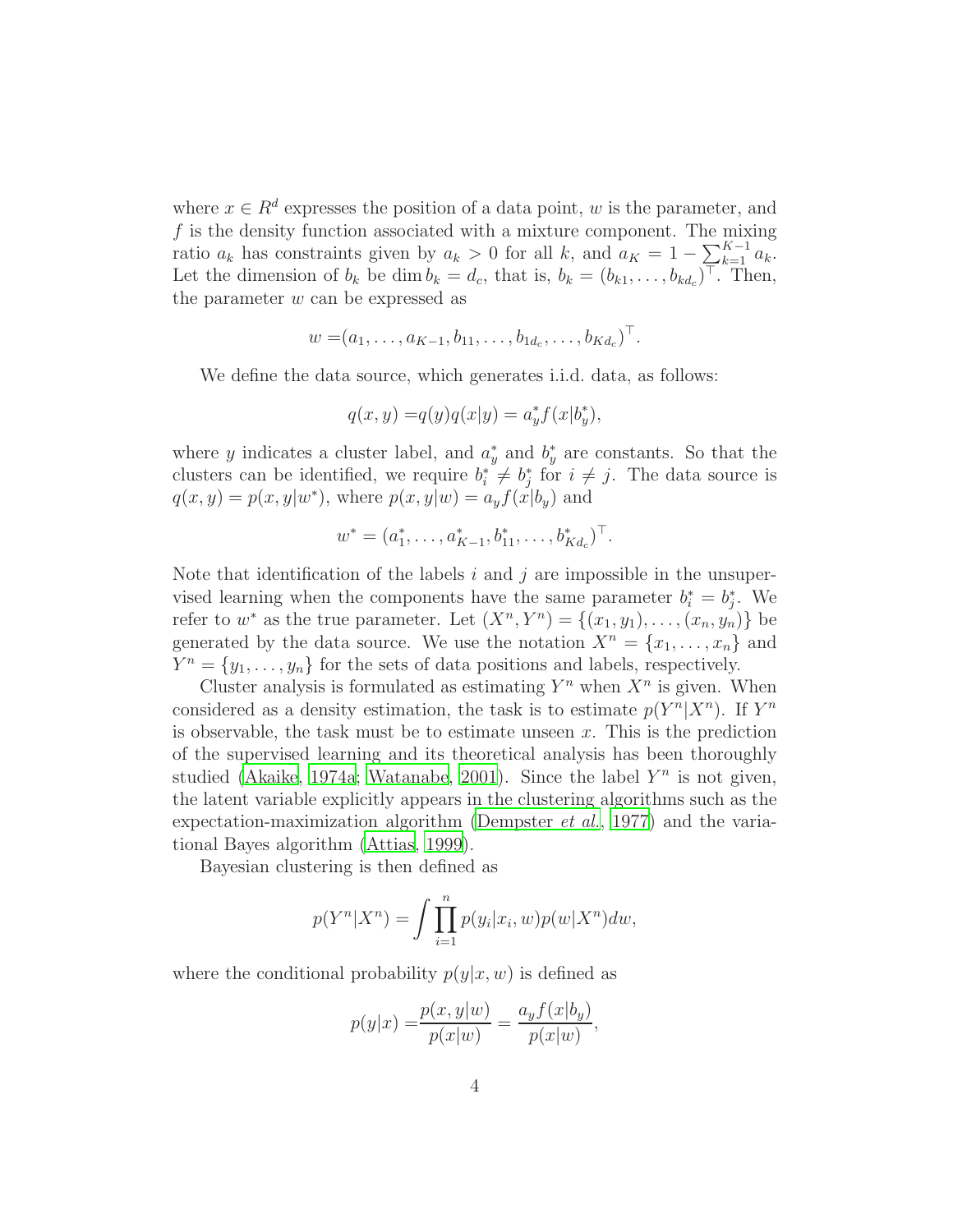and  $p(w|X^n)$  is the posterior distribution. When a prior distribution is given by  $\varphi(w)$ , the posterior distribution is defined as

$$
p(w|X^n) = \frac{1}{Z(X^n)} \prod_{i=1}^n p(x_i|w)\varphi(w),
$$

where  $Z(X^n)$  is the normalizing factor

$$
Z(X^n) = \int \prod_{i=1}^n p(x_i|w)\varphi(w)dw.
$$

If we replace  $p(w|X^n)$  in  $p(Y^n|X^n)$  with this definition, we find an equivalent expression for the estimated density:

$$
p(Y^n|X^n) = \frac{\int \prod_{i=1}^n p(x_i, y_i|w) \varphi(w) dw}{\int \prod_{i=1}^n p(x_i|w) \varphi(w) dw}.
$$

Since the clustering task is formulated as a density estimation, the difference between the true density of  $Y^n$  and the estimated density,  $p(Y^n|X^n)$ , can be used to evaluate the accuracy of the clustering. The true density is defined as

$$
q(Y^n|X^n) = \frac{q(X^n, Y^n)}{q(X^n)} = \prod_{i=1}^n \frac{q(x_i, y_i)}{\sum_{y_i=1}^K q(x_i, y_i)}.
$$

In the present paper, we will use the Kullback-Leibler divergence to measure the difference between the densities:

$$
D(n) = \frac{1}{n} E_{X^n} \left[ \sum_{Y^n} q(Y^n | X^n) \ln \frac{q(Y^n | X^n)}{p(Y^n | X^n)} \right],
$$

where  $E_{X^n}[\cdot]$  is the expectation over all  $X^n$ . We evaluate the density estimation of  $Y^n$  since  $Y^n$  is the probabilistic variable due to the generating process of the data source. This is the reason why we consider the divergence instead of the deterministic loss function such as the 0-1 loss.

We wish to find the asymptotic form of the error function  $D(n)$ , that is, the case in which the number of data points  $n$  is sufficiently large. Assume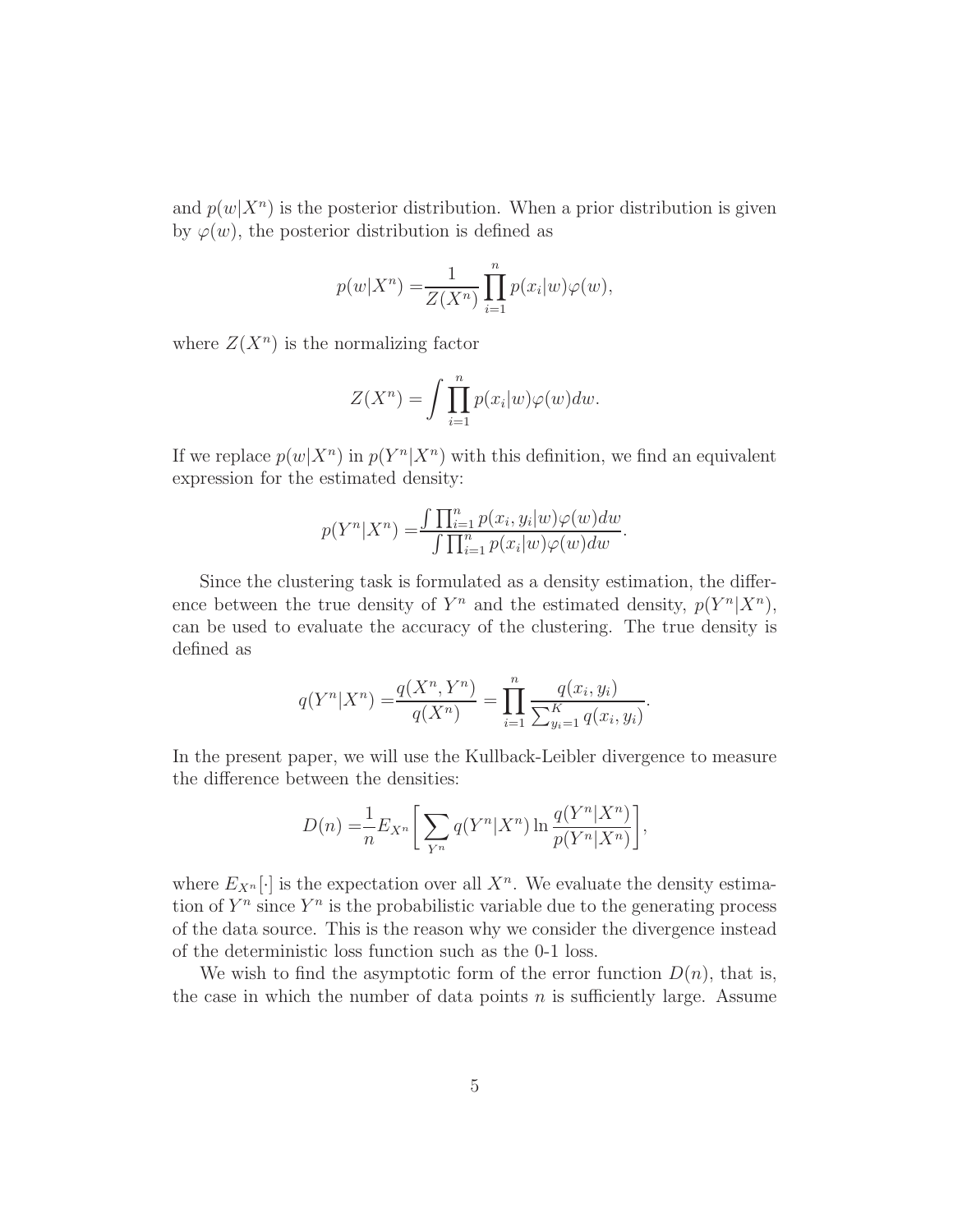that the Fisher information matrices

$$
\{I_{XY}(w^*)\}_{ij} = E\left[\frac{\partial \ln p(x, y|w^*)}{\partial w_i} \frac{\partial \ln p(x, y|w^*)}{\partial w_j}\right],
$$

$$
\{I_X(w^*)\}_{ij} = E\left[\frac{\partial \ln p(x|w^*)}{\partial w_i} \frac{\partial \ln p(x|w^*)}{\partial w_j}\right]
$$

exist and are positive definite, where the expectation is

$$
E[f(x, y)] = \int \sum_{y=1}^{K} f(x, y) p(x, y|w^*) dx.
$$

This assumption corresponds to the statistical regularity, which requires that there is no redundant component of the model compared with the data source. In the case, where the regularity is not satisfied, the algebraic geometrical analysis is available [\(Watanabe](#page-30-4), [2001;](#page-30-4) [Yamazaki, 2016\)](#page-31-5). The present paper focuses on the regular case. We then have the following theorem [\(Yamazaki, 2014a](#page-31-0)).

**Theorem 1** The error function  $D(n)$  has the asymptotic form

<span id="page-5-1"></span>
$$
D(n) = \frac{1}{2} \ln \det \left[ I_{XY}(w^*) I_X(w^*)^{-1} \right] \frac{1}{n} + o\left(\frac{1}{n}\right).
$$

Since the data source is described by the model, the posterior distribution converges to the true parameter. Then, the error goes to zero in the asymptotic limit. This theorem shows the convergence speed; the leading term has the order  $1/n$ , and its coefficient is determined by the Fisher information matrices.

# <span id="page-5-0"></span>3 Formal Definition of an Additional Data Set

In this section, we formally define an additional data set and perform a clustering task for a given data set. We then derive the asymptotic form of the error function.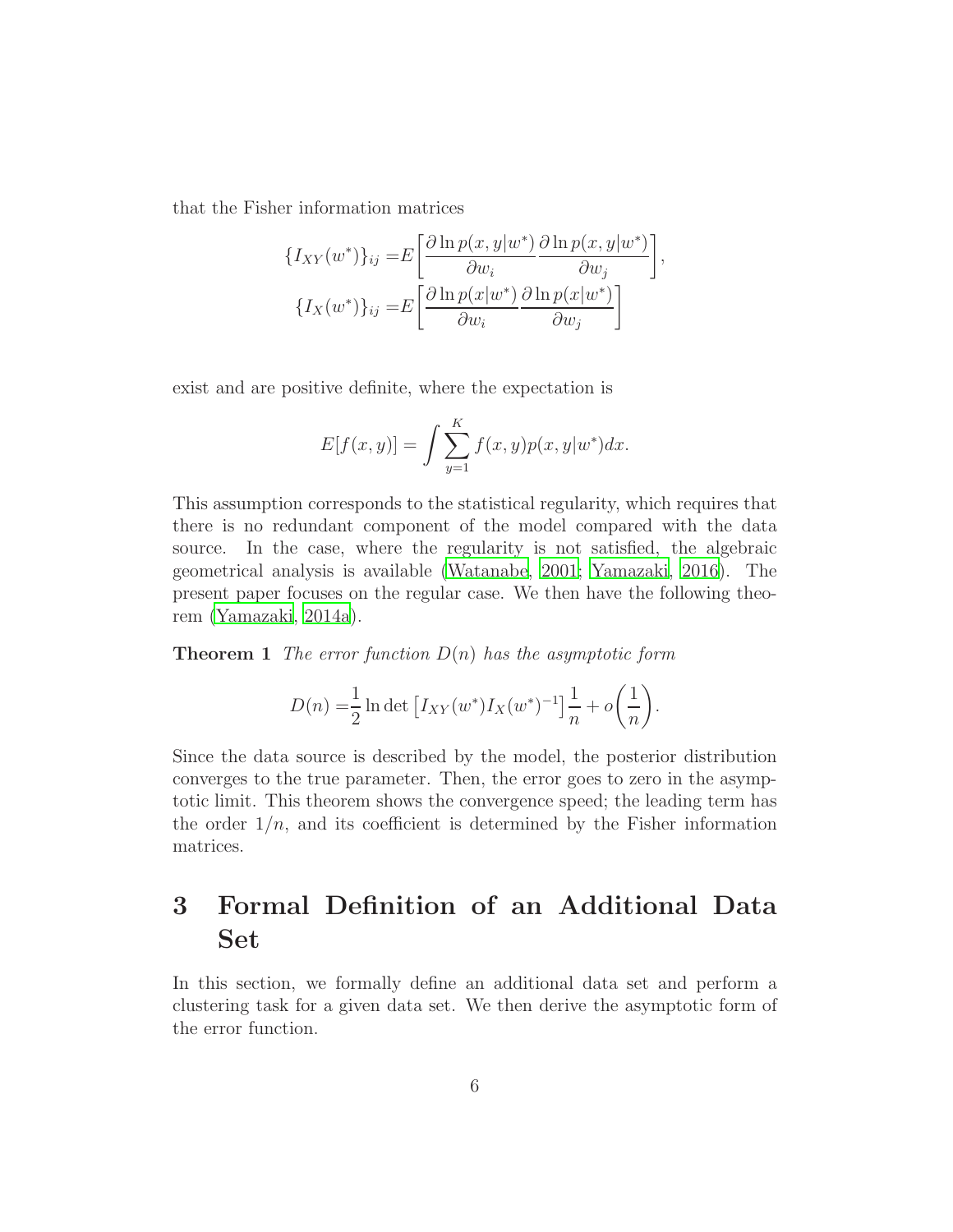#### 3.1 Formulation of Data and Clustering

Let the initial data set be denoted  $D_i$ , that is,  $D_i = X^n$ . Let an additional data set be denoted  $D_a$ . We assume that the additional data comprise n ordered elements:

$$
D_a = \{z_{n+1}, \ldots, z_{n+\alpha n}\},\,
$$

where  $\alpha$  is positive and real, and  $\alpha n$  is an integer. The element  $z_i$  is  $x_i$  for an unlabeled case, and it is  $(x_i, y_i)$  for a labeled case. Let  $p_a(z|v)$  be the density function of z, where  $v$  is the parameter. Assume that the data source of the additional data is defined by

$$
q_a(z) = p_a(z|v^*),
$$

where a constant  $v^*$  is the true parameter. Also, assume that the following Fisher information matrix exists and is positive definite:

$$
\{I_Z(v^*)\}_{ij} = E_z \left[ \frac{\partial \ln p_a(z|v^*)}{\partial v_i} \frac{\partial \ln p_a(z|v^*)}{\partial v_j} \right],
$$

where the expectation is based on  $p_a(z|v^*)$ ; for the unlabeled case

$$
E_z[f(z)] = \int f(x) p_a(x|v^*) dx,
$$

and for the labeled case,

$$
E_z[f(z)] = \int \sum_y f(x, y) p_a(x, y|v^*) dx.
$$

Let us consider a parameter vector  $u$  defined by

$$
u = (u_1, \ldots, u_{d_1}, u_{d_1+1}, \ldots, u_{d_1+d_2}, u_{d_1+d_2+1}, \ldots, u_{d_1+d_2+d_3})^{\top}.
$$

This parameter is divided into three parts:  $(u_1, \ldots, u_{d_1})$  contains the elements included in w but not in  $v, (u_{d_1+1},..., u_{d_1+d_2})$  contains the elements included in both w and v, and  $(u_{d_1+d_2+1}, \ldots, u_{d_1+d_2+d_3})$  contains the elements included in v but not in w. This means that there are permutations  $\psi_i$  and  $\psi_a$  defined by

$$
(u_1, \ldots, u_{d_1}, u_{d_1+1}, \ldots, u_{d_1+d_2})^{\top} = \psi_i(w),
$$
  

$$
(u_{d_1+1}, \ldots, u_{d_1+d_2}, u_{d_1+d_2+1}, \ldots, u_{d_1+d_2+d_3})^{\top} = \psi_a(v),
$$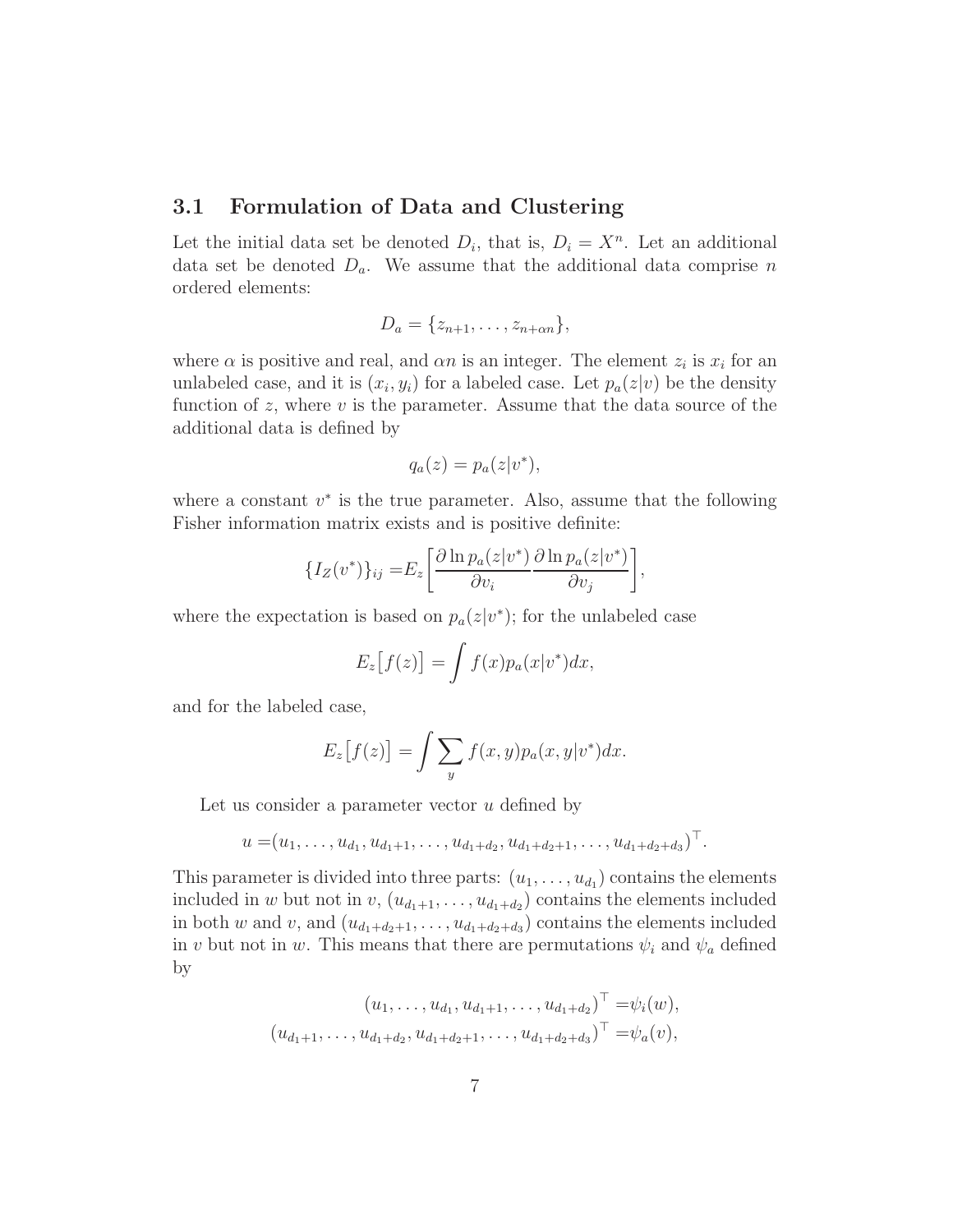which are sorting functions for  $w$  and  $v$ , respectively. Considering these permutations, we use the notation  $p_i(x|u) = p(x|w)$  and  $p_i(x, y|u) = p(x, y|w)$ for the initial data set, and  $p_a(x|u) = p_a(x|v)$  and  $p_a(x,y|u) = p_a(x,y|v)$  for the additional data set.

Bayesian clustering with an additional data set is defined as

$$
p(Y^{n}|X^{n}, D_{a}) = \frac{\int \prod_{j=1}^{n} p_{i}(x_{j}, y_{j}|u) \prod_{i=n+1}^{n+\alpha n} p_{a}(z_{i}|u) \varphi(u)du}{\int \prod_{i=1}^{n} p_{j}(x_{j}|u) \prod_{i=n+1}^{n+\alpha n} p_{a}(z_{i}|u) \varphi(u)du},
$$

where the prior distribution is  $\varphi(u)$ . Note that the estimation target is  $Y^n$ , and labels are not estimated for the additional data, even if they are unlabeled.

#### 3.2 Four Cases of Additional Data Sets

According to the division of the parameter dimension  $d_1$ ,  $d_2$  and  $d_3$ , we will consider the following four cases:

- 1.  $d_1 = d_3 = 0$ ,
- 2.  $d_1 > 0, d_3 = 0$ ,
- 3.  $d_1 = 0, d_3 > 0$ ,
- 4.  $d_1 > 0, d_3 > 0$ ,

where  $d_2 > 0$  is assumed in the all cases. Note that the additional data do not affect the clustering result when  $d_2 = 0$  since there is no overlap between the models for the initial and the additional data.

The following two examples are the first case, where  $d_1 = d_3 = 0$ ;

Example 2 (Semi-supervised learning) Semi-supervised classification (Type II′ [Yamazaki, 2012](#page-31-6)), [\(Zhu](#page-31-1), [2007\)](#page-31-1) is described by

<span id="page-7-0"></span>
$$
p_i(x|u) = p(x|w) = \sum_{k=1}^{K} a_k f(x|b_k),
$$
  

$$
p_a(x, y|u) = p(x, y|w) = a_y f(x|b_y),
$$

where the parameter is given by

$$
u = (a_1, \ldots, a_{K-1}, b_{11}, \ldots, b_{K d_c})^{\top}.
$$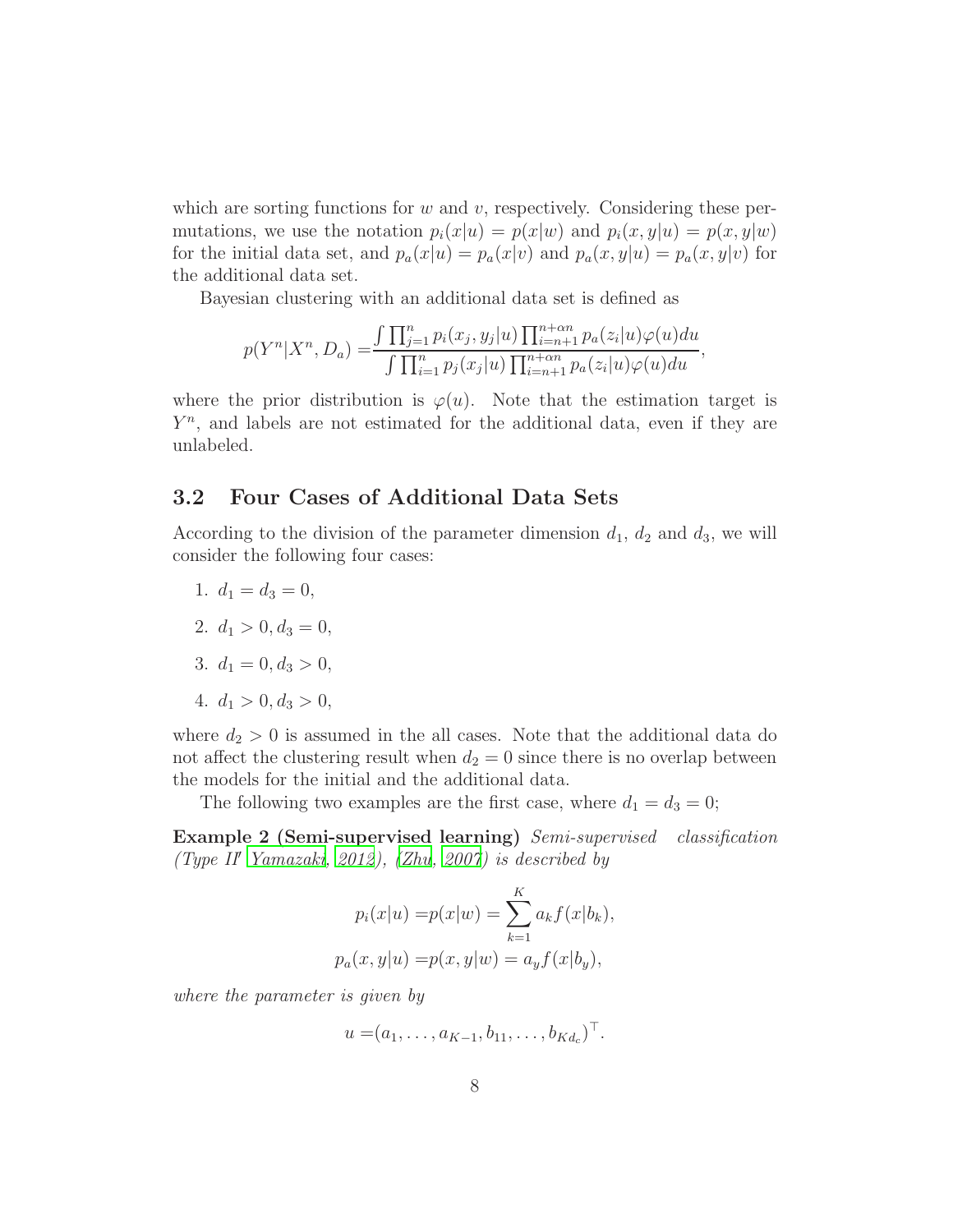

<span id="page-8-0"></span>Figure 1: Estimations of latent variables when using additional data sets. The initial data are  $\{x_1, \ldots, x_n\}$ . Solid and dotted nodes indicate the observable and unobservable variables, respectively. Gray nodes are the estimation targets.  $D_a$  indicates the additional data set.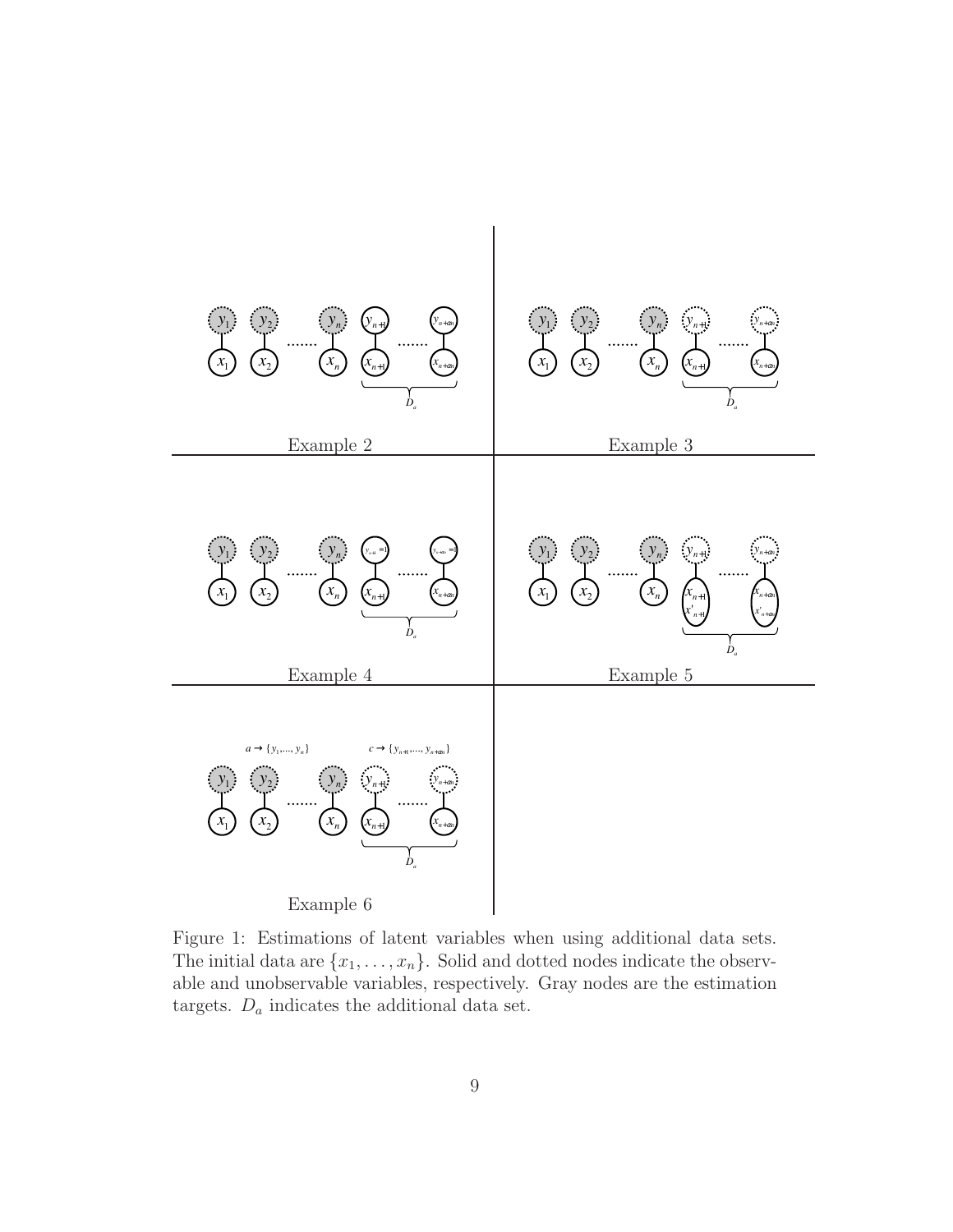In this case,  $u = w = v$  and  $d_1 = d_3 = 0$ . The unlabeled data  $X^n$  and the labeled data  $D_a = \{(x_{n+1}, y_{n+1}), \ldots, (x_{n+\alpha n}, y_{n+\alpha n})\}$  are generated by  $p_i(x|u^*)$ and  $p_a(x, y | u^*)$ , respectively. The clustering task is to estimate the density of  $Y^n$ :

$$
p(Y^{n}|X^{n}, D_{a}) = \frac{\int \prod_{i=1}^{n} a_{y_{i}} f(x_{i}|b_{y_{i}}) \prod_{i=n+1}^{\alpha n} a_{y_{i}} f(x_{i}|b_{y_{i}}) \varphi(u) du}{\int \prod_{i=1}^{n} \sum_{y=1}^{K} a_{y} f(x_{i}|b_{y}) \prod_{i=n+1}^{n} a_{y_{i}} f(x_{i}|b_{y_{i}}) \varphi(u) du}.
$$

The schematic relation between the initial and the additional data sets is shown in the top-left panel of Figure [1.](#page-8-0)

<span id="page-9-1"></span>Example 3 Clustering of a partial data set [\(Yamazaki, 2014a](#page-31-0)) is described by

$$
p_i(x|u) = p_a(x|u) = \sum_{k=1}^{K} a_k f(x|b_k),
$$

where  $u = w = v$  and  $d_1 = d_3 = 0$ . Both the initial data  $X^n$  and the additional data  $D_a$  are unlabeled, which corresponds to the estimation of n labels based on  $(n + \alpha n)$  data points:

$$
p(Y^{n}|X^{n}, D_{a}) = \frac{\int \prod_{i=1}^{n} a_{y_{i}} f(x_{i}|b_{y_{i}}) \prod_{i=n+1}^{n+\alpha n} \sum_{y=1}^{K} a_{y} f(x_{i}|b_{y}) \varphi(u) du}{\int \prod_{i=1}^{n} \sum_{y=1}^{K} a_{y} f(x_{i}|b_{y}) \prod_{i=n+1}^{n+\alpha n} \sum_{y=1}^{K} a_{y} f(x_{i}|b_{y}) \varphi(u) du}.
$$

The relation between the initial and the additional data sets is shown in the top-right panel of Figure [1.](#page-8-0)

The next case is an example of the second case, where  $d_1 > 0$  and  $d_3 = 0$ ;

Example 4 Suppose some cluster provides labeled data in the additional data set. For example, suppose the labeled data of the first cluster, which is the target, are given in  $D_a$ . In other words, the positive labeled data are additionally given [\(du Plessis](#page-30-6) et al., [2015](#page-30-6)). Then, the density functions are defined as

<span id="page-9-0"></span>
$$
p_i(x|u) = \sum_{k=1}^K a_k f(x|b_k),
$$
  

$$
p_a(x|u) = f(x|b_1),
$$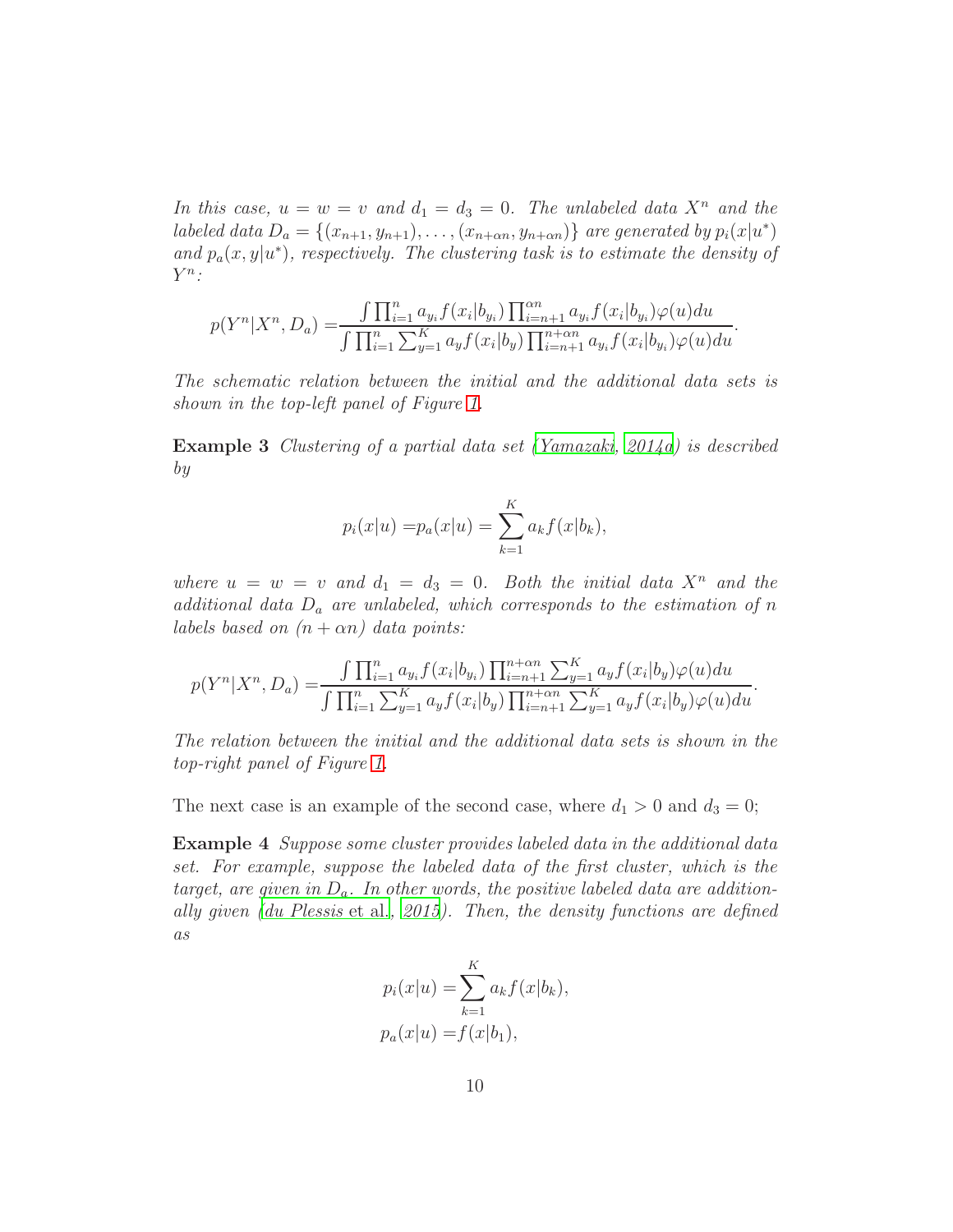where  $D_a = \{(x_{n+1}, 1), \ldots, (x_{n+\alpha n}, 1)\}$ . The parameter vector is expressed by

$$
u = (a_1, \ldots, a_{K-1}, b_{21}, \ldots, b_{Kd_c}, b_{11}, \ldots, b_{1d_c})^{\top},
$$

where the common part is  $(b_{11}, \ldots, b_{1d_c})$ , and  $d_3 = 0$ . The estimated density is given by

$$
p(Y^{n}|X^{n}, D_{a}) = \frac{\int \prod_{i=1}^{n} a_{y_{i}} f(x_{i}|b_{y_{i}}) \prod_{i=n+1}^{\alpha n} f(x_{i}|b_{1}) \varphi(u) du}{\int \prod_{i=1}^{n} \sum_{y=1}^{K} a_{y} f(x_{i}|b_{y}) \prod_{i=n+1}^{n+\alpha n} f(x_{i}|b_{1}) \varphi(u) du}.
$$

The relation between the initial and the additional data sets is shown in the middle-left panel of Figure [1.](#page-8-0)

The case, where  $d_1 = 0$  and  $d_3 > 0$ , has the following example;

**Example 5** When a new feature x' is added to  $D_a$ , the density functions are defined as

<span id="page-10-0"></span>
$$
p_i(x|u) = \sum_{k=1}^{K} a_k f(x|b_k),
$$
  

$$
p_a(x, x'|u) = \sum_{k=1}^{K} a_k f(x|b_k) g(x'|c_k),
$$

where  $z = (x, x')$ , and x' is generated by  $g(\cdot | c_y)$ . For simplicity, let x' and  $c_y$ be scalar, and let  $x'$  be conditionally independent of x. Note that the asymptotic results of the present paper hold when this assumption is not satisfied. The parameter vector is expressed as

$$
u = (a_1, \ldots, a_{K-1}, b_{11}, \ldots, b_{Kd_c}, c_1, \ldots, c_K)^{\top},
$$

where  $(a_k, \ldots, b_{K d_c})$  is the common part,  $d_1 = 0$ , and  $d_3 = K$ . The estimated density is given by

$$
p(Y^{n}|X^{n},D_{a}) = \frac{\int \prod_{i=1}^{n} a_{y_{i}} f(x_{i}|b_{y_{i}}) \prod_{i=n+1}^{\alpha n} \sum_{y=1}^{K} a_{y} f(x_{i}|b_{y}) g(x'_{i}|c_{y}) \varphi(u) du}{\int \prod_{i=1}^{n} \sum_{y=1}^{K} a_{y} f(x_{i}|b_{y}) \prod_{i=n+1}^{n} \sum_{y=1}^{K} a_{y} f(x_{i}|b_{y}) g(x'_{i}|c_{y}) \varphi(u) du}.
$$

The relation between the initial and the additional data sets is shown in the middle-right panel of Figure [1.](#page-8-0)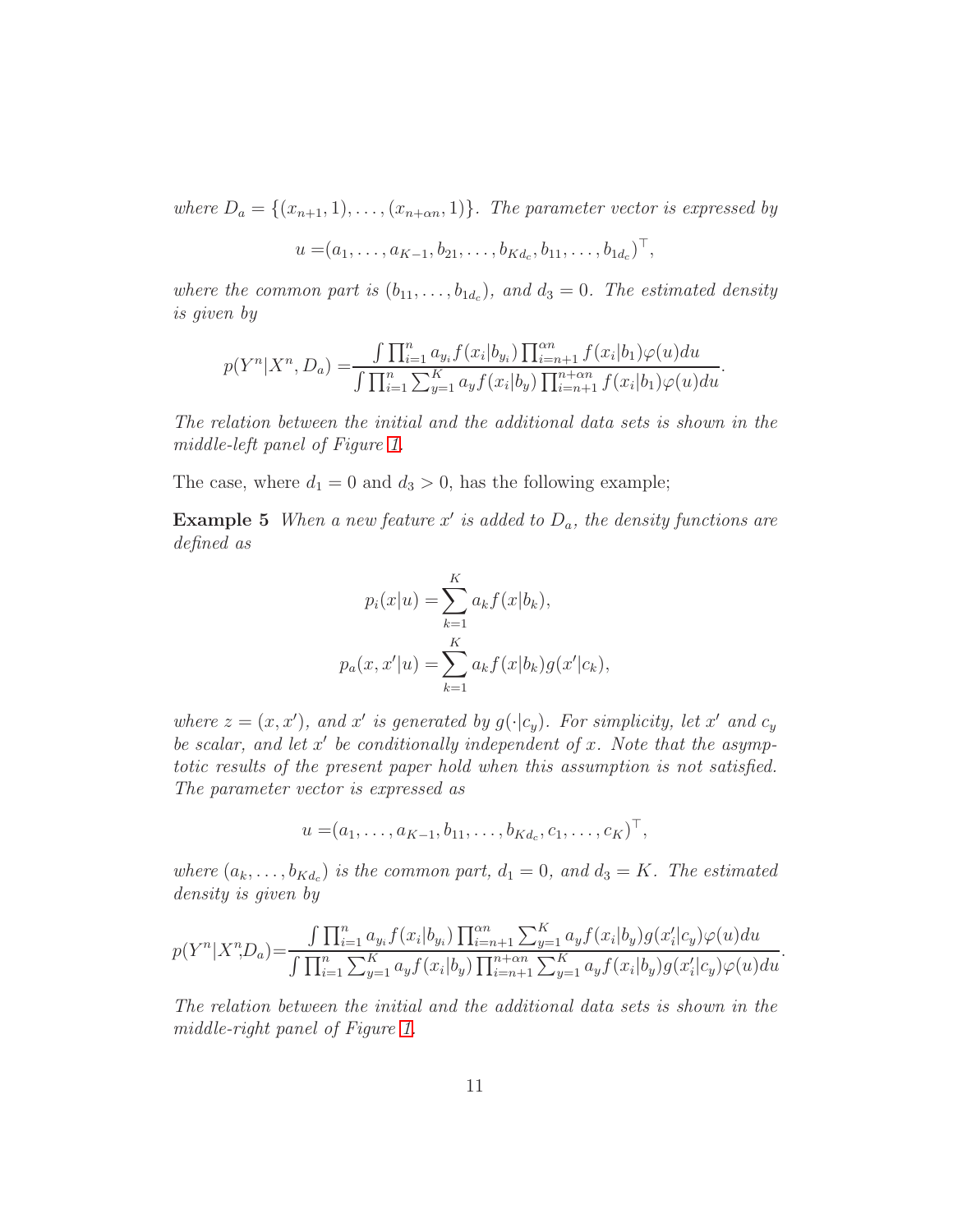Lastly, the case, where  $d_1, d_3 > 0$ , has the following example;

Example 6 When the class-prior changes [\(du Plessis and Sugiyama](#page-30-7), [2014;](#page-30-7) [Yamazaki, 2015a\)](#page-31-3), the density functions are described by

<span id="page-11-0"></span>
$$
p_i(x|u) = \sum_{k=1}^{K} a_k f(x|b_k),
$$
  

$$
p_a(x|u) = \sum_{K=1}^{K} c_k f(x|b_k),
$$

where the mixing ratio of the additional data  $c_k$  for  $1 \leq k \leq K$  is different from that of the initial data  $a_k$ . In the analysis of the previous study, the additional data are restricted to the labeled ones [\(Yamazaki](#page-31-3), [2015a](#page-31-3)), which is expressed as

$$
p_a(x, y|u) = c_k f(x|b_k).
$$

In the present paper, we extend the situation to the unlabeled case. The parameter vector is given by

$$
u = (a_1, \ldots, a_{K-1}, b_{11}, \ldots, b_{Kd_c}, c_1, \ldots, c_{K-1})^{\top},
$$

where  $(b_{11}, \ldots, b_{Kd_c})$  is the common part, and  $d_1 = d_3 = K-1$ . The estimated density is given by

$$
p(Y^{n}|X^{n}, D_{a}) = \frac{\int \prod_{i=1}^{n} a_{y_{i}} f(x_{i}|b_{y_{i}}) \prod_{i=n+1}^{n} \sum_{y=1}^{K} c_{y} f(x_{i}|b_{y}) \varphi(u) du}{\int \prod_{i=1}^{n} \sum_{y=1}^{K} a_{y} f(x_{i}|b_{y}) \prod_{i=n+1}^{n} \sum_{y=1}^{K} c_{y} f(x_{i}|b_{y}) \varphi(u) du}.
$$

The relation between the initial and the additional data sets is shown in the bottom panel of Figure [1.](#page-8-0) The notation  $a \rightarrow \{y_1, \ldots, y_n\}$  and  $c \rightarrow$  ${y_{n+1}, \ldots, y_{n+\alpha n}}$  show that the latent variables  $y_i$  are based on a model with a mixing ratio of a to c.

Example [4](#page-9-0) is a special case of Examples [2](#page-7-0) and [6.](#page-11-0)

#### 3.3 Error Function with Additional Data

In the previous studies, we formulated the error function and derived its asymptotic form in each case [Yamazaki \(2014a,](#page-31-0) [2015b](#page-31-4)[,a](#page-31-3)). Here, we show the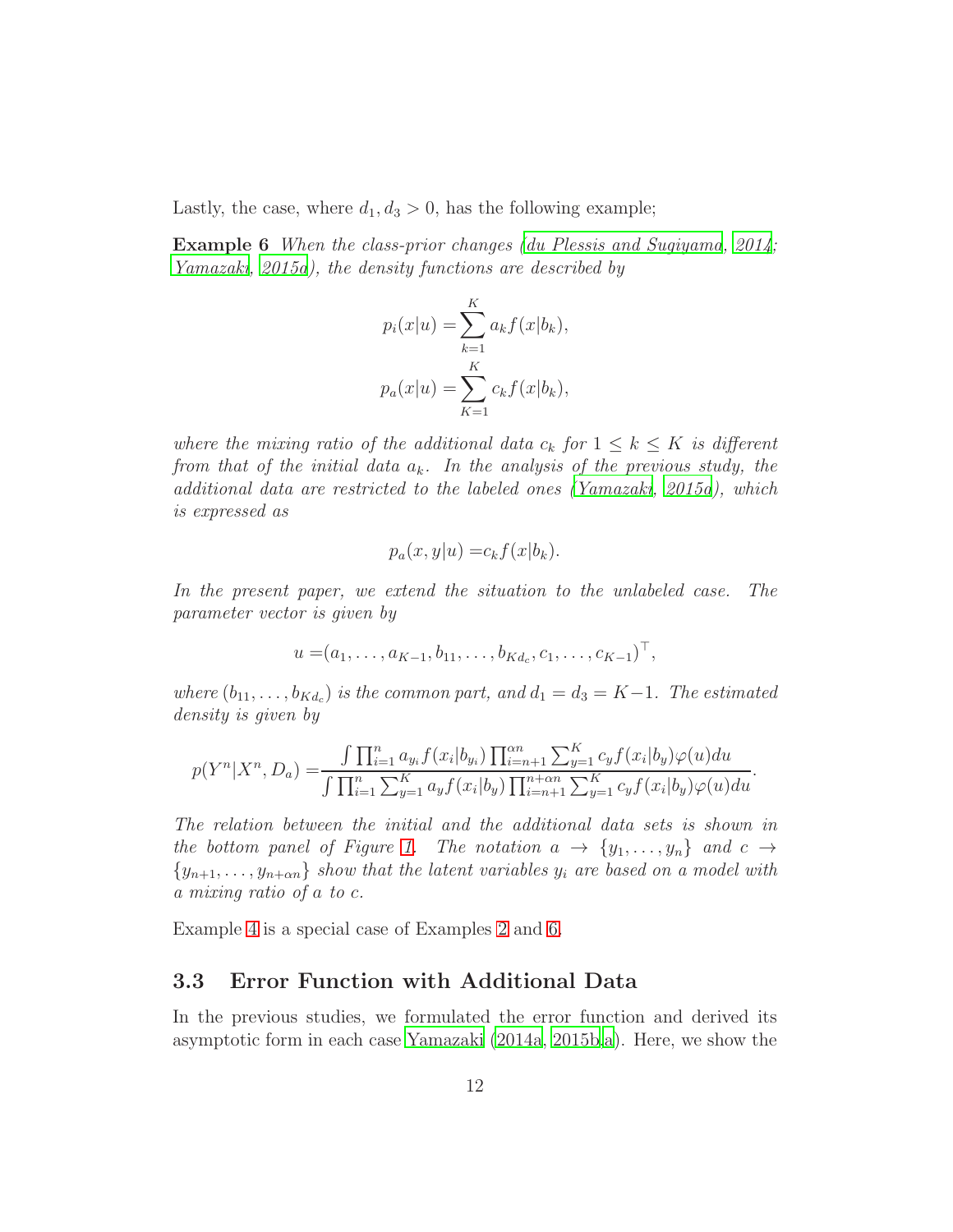unified formulation and derivation of the error function. The error function is given by

<span id="page-12-1"></span>
$$
D_a(n) = E_{XD} \bigg[ \sum_{Y^n} q(Y^n | X^n) \ln \frac{q(Y^n | X^n)}{p(Y^n | X^n, D_a)} \bigg],
$$
 (1)

where  $E_{XD}[\cdot]$  is the expectation over all  $X^n$  and  $D_a$ . Define three Fisher information matrices as

$$
\{I_{XY}(u)\}_{jk} = E\left[\frac{\partial \ln p_i(x, y|u)}{\partial u_j} \frac{\partial \ln p_i(x, y|u)}{\partial u_k}\right],
$$
  

$$
\{I_X(u)\}_{jk} = E\left[\frac{\partial \ln p_i(x|u)}{\partial u_j} \frac{\partial \ln p_i(x|u)}{\partial u_k}\right],
$$
  

$$
\{I_Z(u)\}_{jk} = E_z\left[\frac{\partial \ln p_a(z|u)}{\partial u_j} \frac{\partial \ln p_a(z|u)}{\partial u_k}\right].
$$

An asymptotic property of the error is determined by these matrices.

**Theorem 7** The error function  $D_a(n)$  has the asymptotic form

$$
D_a(n) = \frac{1}{2} \ln \det J_{XY}(u^*) J_X(u^*)^{-1} \frac{1}{n} + o\left(\frac{1}{n}\right),
$$

where

<span id="page-12-0"></span>
$$
J_{XY}(u) = I_{XY}(u) + \alpha I_Z(u),
$$
  
\n
$$
J_X(u) = I_X(u) + \alpha I_Z(u).
$$

By generalizing the derivation of Theorem 2 in [Yamazaki \(2015b](#page-31-4)), the proof is shown as follows;

#### Proof of Theorem [7:](#page-12-0)

Based on the definition, the error function can be divided into two parts:

$$
nD_a(n) = F_{XY}(n) - F_X(n),
$$

where the free energy functions are given by

$$
F_{XY}(n) = -nS_{XY} - E_{XD} \Bigg[ \ln \int \prod_{j=1}^{n} p_i(x_j, y_j | u) \prod_{i=n+1}^{n+\alpha n} p_a(z_i | u) \varphi(u) du \Bigg],
$$
  

$$
F_X(n) = -nS_X - E_{XD} \Bigg[ \ln \int \prod_{j=1}^{n} p_i(x_j | u) \prod_{i=n+1}^{n+\alpha n} p_a(z_i | u) \varphi(u) du \Bigg].
$$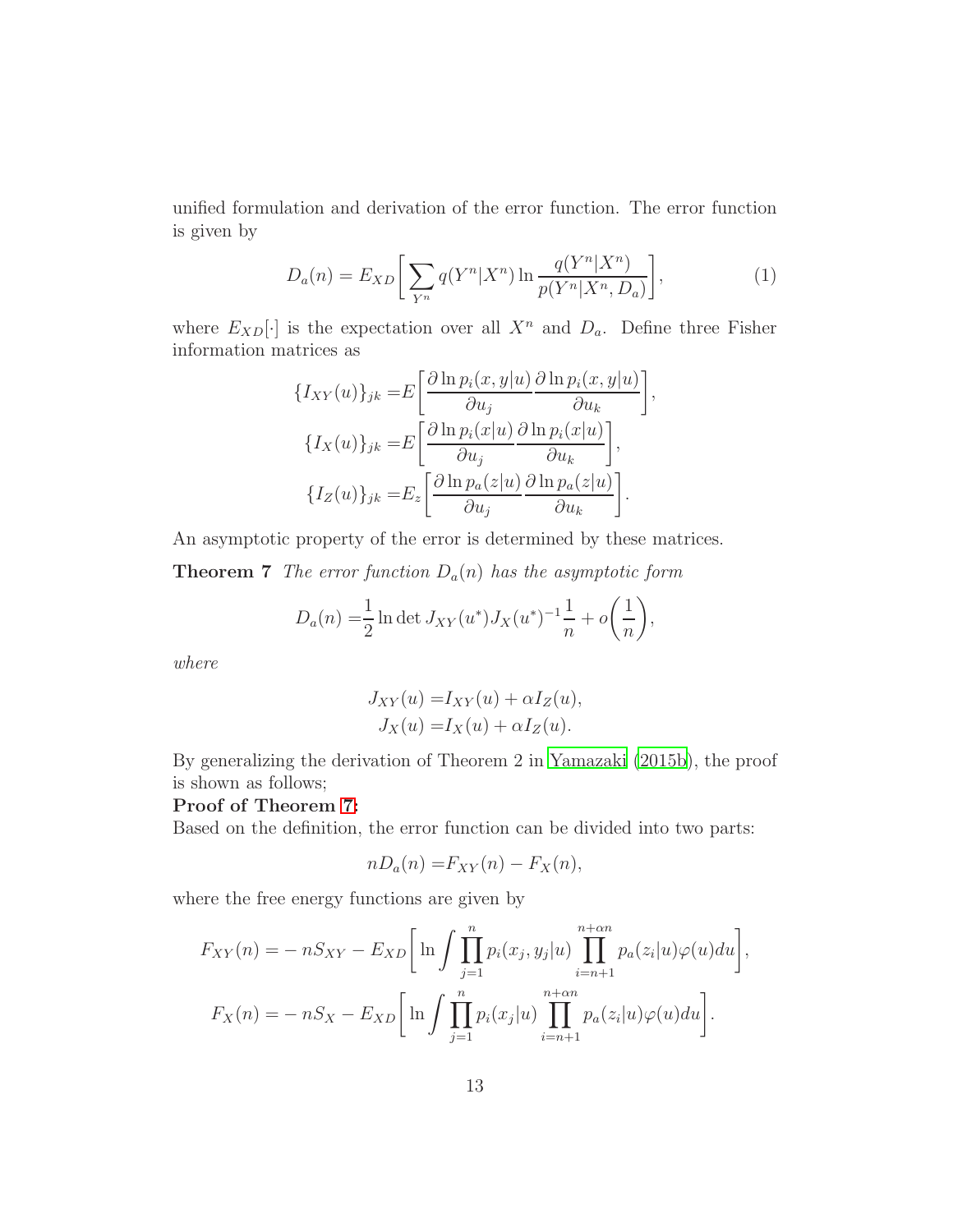The entropy functions are defined as

$$
S_{XY} = E\big[-\ln p(x, y|u^*)\big],
$$
  
\n
$$
S_X = E\big[-\ln p(x|u^*)\big].
$$

Based on the saddle point approximation and the assumptions on the Fisher information matrices  $I_{XY}(u^*)$ ,  $I_X(u^*)$ , and  $I_Z(u^*)$ , it has been shown that the free energy functions have the following asymptotic forms [\(Clarke and Barron, 1990;](#page-29-6) [Yamazaki](#page-31-0), [2014a,](#page-31-0) [2015a](#page-31-3)):

$$
F_{XY}(n) = \frac{\dim u}{2} \ln \frac{n}{2\pi e} + \ln \frac{\sqrt{\det J_{XY}(u^*)}}{\varphi(u^*)} + o(1),
$$
  

$$
F_X(n) = \frac{\dim u}{2} \ln \frac{n}{2\pi e} + \ln \frac{\sqrt{\det J_X(u^*)}}{\varphi(u^*)} + o(1).
$$

Rewriting the energy functions in their asymptotic form, we obtain

$$
nD_a(n) = \frac{1}{2} \ln \det J_{XY}(u^*) - \frac{1}{2} \ln \det J_X(u^*) + o(1),
$$

which completes the proof. (End of Proof)

## <span id="page-13-0"></span>4 Effective Additional Data Sets

In this section, we determine when the use of an additional data set makes the estimation more accurate.

## 4.1 Formal Definition of Effective Data Set and Sufficient Condition for Effectiveness

Using the asymptotic form of the error functions, we formulate as follows an additional data set that improves the accuracy.

**Definition 8 (Effective data set)** If the difference between the error with and without a particular additional data set  $D_a$  satisfies the following condition, then the data set is effective: there exists a positive constant C such that

$$
D(n) - D_a(n) = \frac{C}{n} + o\left(\frac{1}{n}\right).
$$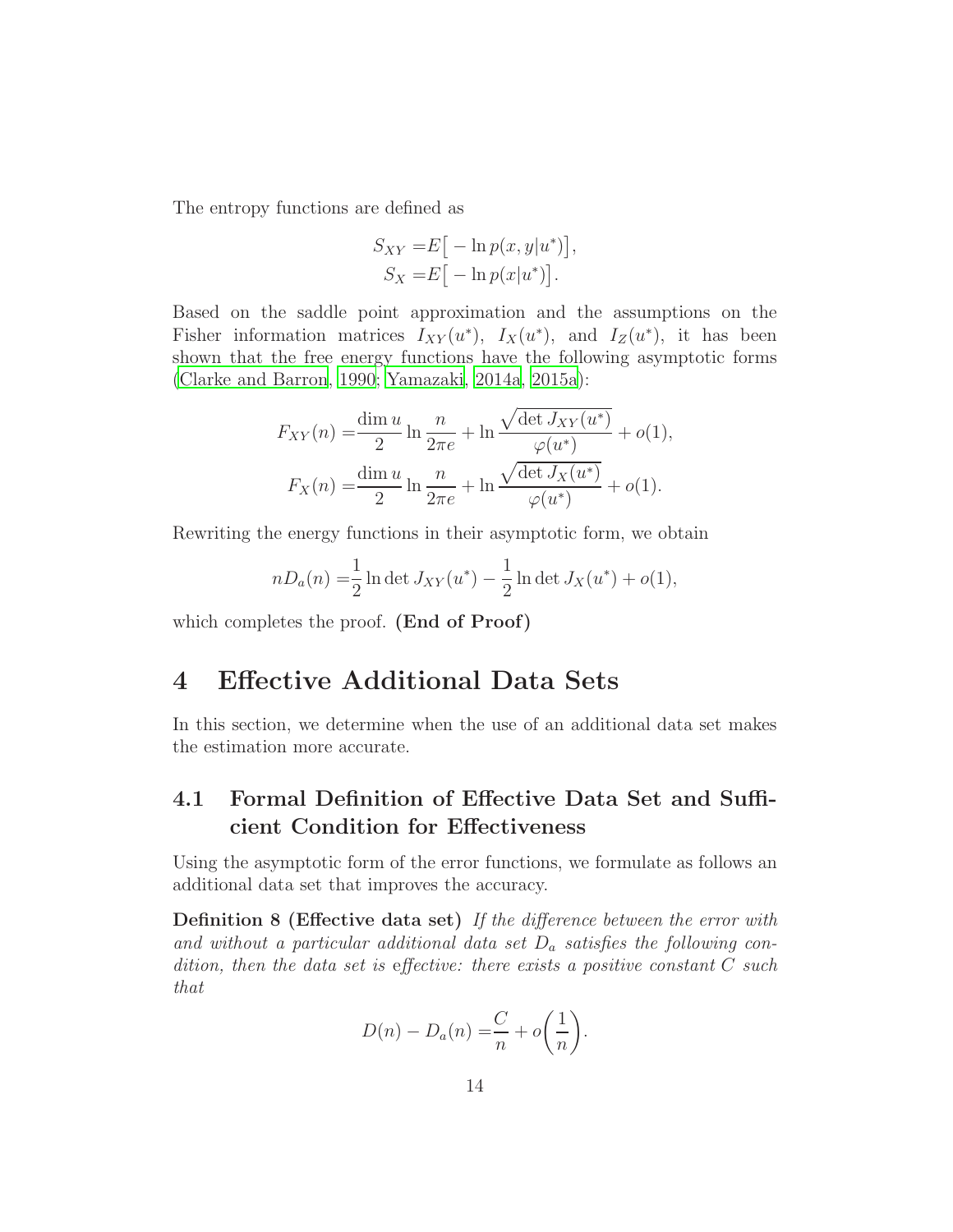According to this definition,  $D_a$  is effective if the leading term of the asymptotic form of  $D_a(n)$  is smaller than that of  $D(n)$ .

Let us rewrite  $I_{XY}(u^*)$  and  $I_X(u^*)$  as block matrices:

$$
I_{XY}(u^*) = \begin{pmatrix} K_{11} & K_{12} \\ K_{21} & K_{22} \end{pmatrix},
$$

$$
I_X(u^*) = \begin{pmatrix} L_{11} & L_{12} \\ L_{21} & L_{22} \end{pmatrix},
$$

where  $K_{11}$  and  $L_{11}$  are  $d_1 \times d_1$  matrices, and  $K_{22}$  and  $L_{22}$  are  $d_2 \times d_2$  matrices. We define the block elements of the inverse matrices as

$$
I_{XY}(u^*)^{-1} = \begin{pmatrix} \tilde{K}_{11} & \tilde{K}_{12} \\ \tilde{K}_{21} & \tilde{K}_{22} \end{pmatrix},
$$

$$
I_X(u^*)^{-1} = \begin{pmatrix} \tilde{L}_{11} & \tilde{L}_{12} \\ \tilde{L}_{21} & \tilde{L}_{22} \end{pmatrix}.
$$

If  $d_1 = 0$ , we define the block matrix as

$$
I_Z(u^*) = \begin{pmatrix} A_{22} & A_{23} \\ A_{32} & A_{33} \end{pmatrix},
$$

where  $A_{22}$  is a  $d_2 \times d_2$  matrix and  $A_{33}$  is a  $d_3 \times d_3$  matrix. Otherwise, we define it as

$$
I_Z(u^*) = \begin{pmatrix} 0 & 0 & 0 \\ 0 & A_{22} & A_{23} \\ 0 & A_{32} & A_{33} \end{pmatrix}.
$$

We also define the following inverse block matrix;

<span id="page-14-0"></span>
$$
\begin{pmatrix} A_{22} & A_{23} \ A_{32} & A_{33} \end{pmatrix}^{-1} = \begin{pmatrix} \tilde{A}_{22} & \tilde{A}_{23} \\ \tilde{A}_{32} & \tilde{A}_{33} \end{pmatrix}.
$$

Theorem [9](#page-14-0) provides the unified asymptotic expression of the difference of the error functions  $D(n)$  and  $D_a(n)$  for all cases that gives a sufficient condition for additional data to be effective.

Theorem 9 Let the block matrices of the Fisher information matrices  $I_{XY}(u^*)$  and  $I_X(u^*)$  be defined as above. Let the eigenvalues of  $\tilde{A}_{22}^{-1}\tilde{K}_{22}$  be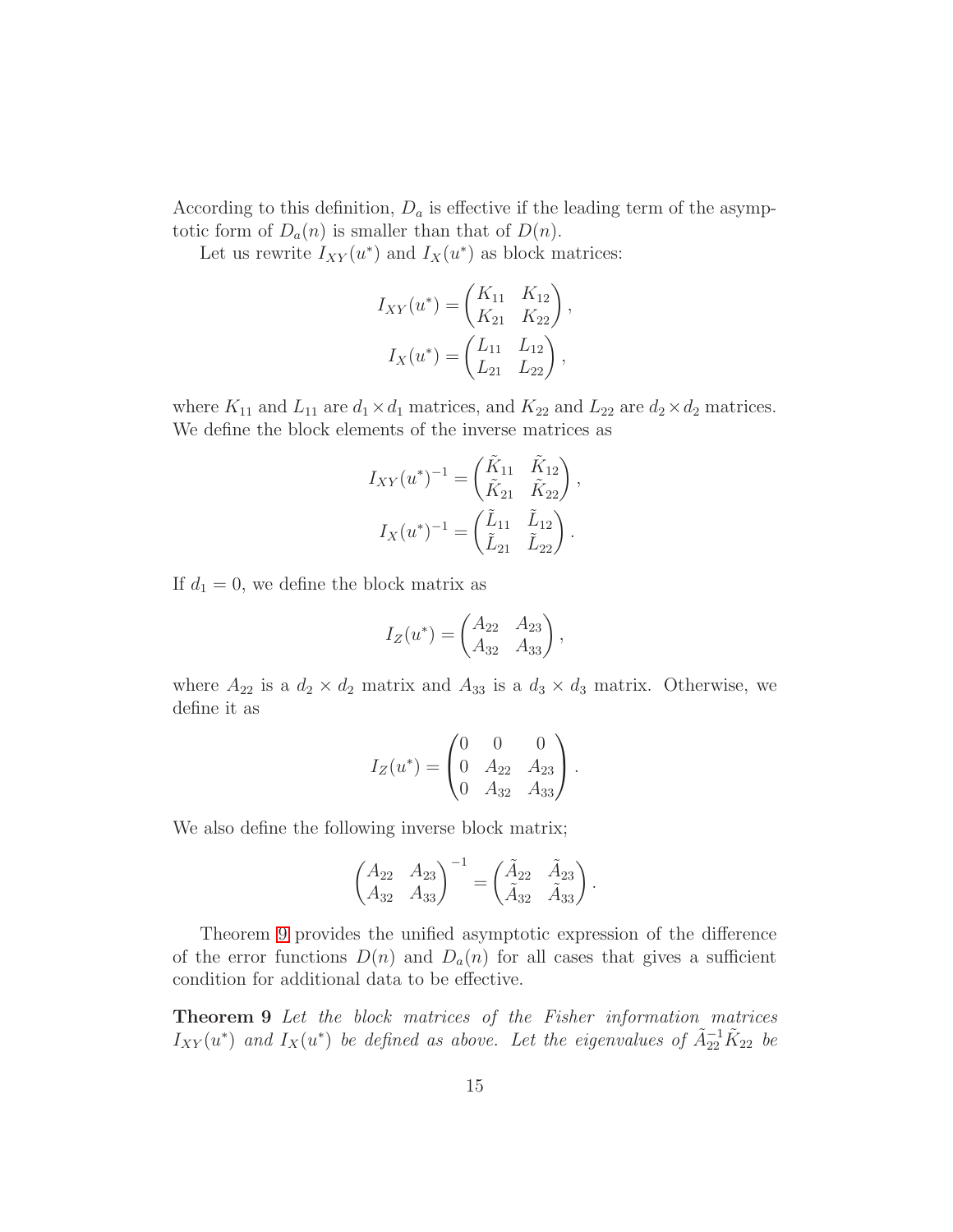$\lambda_1, \ldots, \lambda_{d_2}$  and those of  $\tilde{A}_{22}^{-1} \tilde{L}_{22}$  be  $\mu_1, \ldots, \mu_{d_2}$ . The asymptotic difference of the errors  $D(n)$  and  $D_n(n)$  is expressed as follows;

$$
D(n) - D_a(n) = \frac{1}{2} \ln \det (E_{d_2} + \alpha \tilde{A}_{22}^{-1} \tilde{L}_{22}) (E_{d_2} + \alpha \tilde{A}_{22}^{-1} \tilde{K}_{22})^{-1} \frac{1}{n} + o\left(\frac{1}{n}\right)
$$
  
=  $\frac{1}{2} \ln \left(\prod_{i=1}^{d_2} \frac{1 + \alpha \mu_i}{1 + \alpha \lambda_i}\right) \frac{1}{n} + o\left(\frac{1}{n}\right).$ 

The following condition is necessary and sufficient to ensure that the additional data set  $D_a$  is effective:

$$
\prod_{i=1}^{d_2} (1 + \alpha \mu_i) > \prod_{i=1}^{d_2} (1 + \alpha \lambda_i).
$$
 (2)

The following condition is sufficient; for all  $i$ ,

<span id="page-15-0"></span>
$$
\mu_i > \lambda_i.
$$

On the other hand, if the coefficient  $\ln\left(\prod_{i=1}^{d_2}\right)$  $1+\alpha\mu_i$  $\frac{1+\alpha\mu_i}{1+\alpha\lambda_i}$ ) is negative, the additional data degrade the accuracy.

It is obvious that the sufficient condition shows

$$
1 + \alpha \mu_i > 1 + \alpha \lambda_i > 0,
$$

which satisfies Eq. [\(2\)](#page-15-0).

The proof of this theorem is presented in the next subsection, and we will provide an interpretation of the theorem in Section [5.](#page-24-0)

### 4.2 Proof of Theorem [9](#page-14-0)

We will first show the proof of the most general case, where  $d_1, d_3 > 0$ . Since  $d_1 > 0$  and  $d_3 > 0$ ,  $I_{XY}(u^*), I_X(u^*)$ , and  $I_Z(u^*)$  can be rewritten as block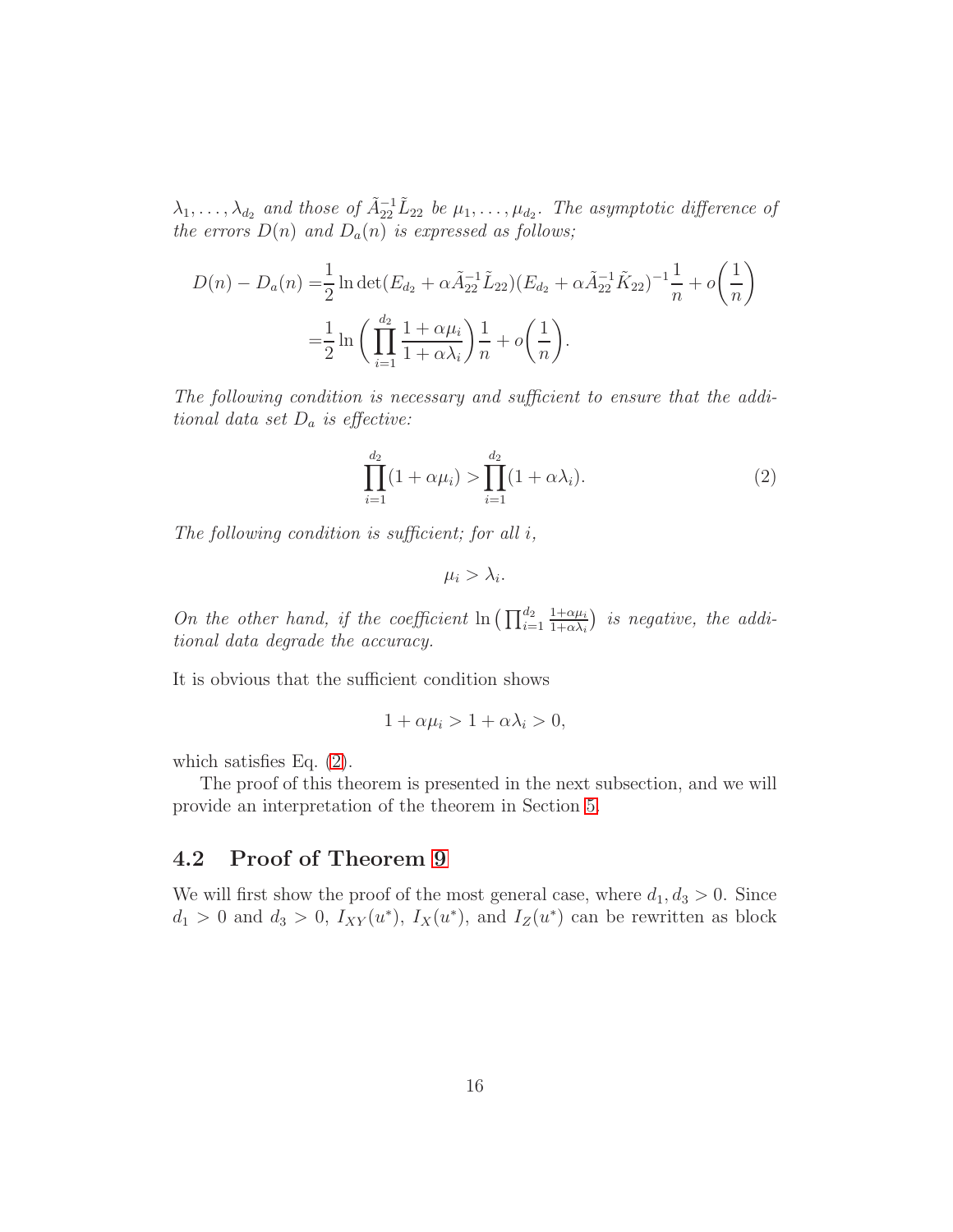matrices:

$$
I_{XY}(u^*) = \begin{pmatrix} K_{11} & K_{12} & 0 \\ K_{21} & K_{22} & 0 \\ 0 & 0 & 0 \end{pmatrix},
$$

$$
I_X(u^*) = \begin{pmatrix} L_{11} & L_{12} & 0 \\ L_{21} & L_{22} & 0 \\ 0 & 0 & 0 \end{pmatrix},
$$

$$
I_Z(u^*) = \begin{pmatrix} 0 & 0 & 0 \\ 0 & A_{22} & A_{23} \\ 0 & A_{32} & A_{33} \end{pmatrix}.
$$

According to Theorems [1](#page-5-1) and [7,](#page-12-0)

$$
D(n) - D_a(n) = \frac{C_p}{2n} + o\left(\frac{1}{n}\right)
$$
  
\n
$$
C_p = \ln \det \begin{pmatrix} K_{11} & K_{12} \\ K_{21} & K_{22} \end{pmatrix} - \ln \det \begin{pmatrix} L_{11} & L_{12} \\ L_{21} & L_{22} \end{pmatrix}
$$
  
\n
$$
- \ln \det \begin{cases} \begin{pmatrix} K_{11} & K_{12} & 0 \\ K_{21} & K_{22} & 0 \\ 0 & 0 & 0 \end{pmatrix} + o\begin{pmatrix} 0 & 0 & 0 \\ 0 & A_{22} & A_{23} \\ 0 & A_{32} & A_{33} \end{pmatrix} \end{cases}
$$
  
\n
$$
+ \ln \det \begin{cases} \begin{pmatrix} L_{11} & L_{12} & 0 \\ L_{21} & L_{22} & 0 \\ 0 & 0 & 0 \end{pmatrix} + o\begin{pmatrix} 0 & 0 & 0 \\ 0 & A_{22} & A_{23} \\ 0 & A_{32} & A_{33} \end{pmatrix} \end{cases}.
$$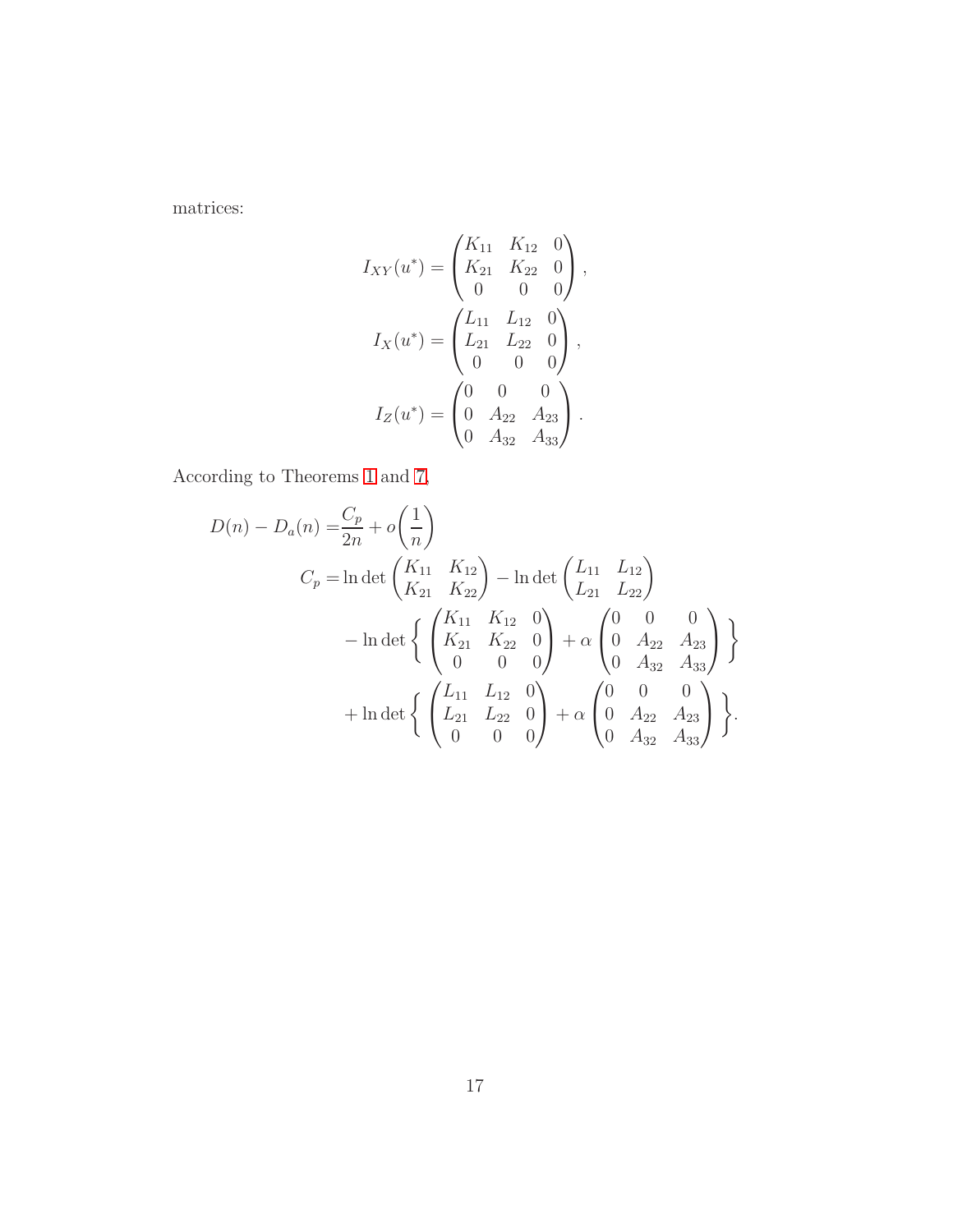The coefficient can be rewritten as

$$
C_p = \ln \det \begin{pmatrix} K_{11} & K_{12} \\ K_{21} & K_{22} \end{pmatrix} - \ln \det \begin{pmatrix} L_{11} & L_{12} \\ L_{21} & L_{22} \end{pmatrix}
$$
  
\n
$$
- \ln \det \begin{Bmatrix} \begin{pmatrix} K_{11} & K_{12} & 0 \\ K_{21} & K_{22} & 0 \\ 0 & 0 & 0 \end{pmatrix} \begin{pmatrix} E_{d_1} & 0 & 0 \\ 0 & \tilde{A}_{22} & \tilde{A}_{23} \\ 0 & 0 & 0 \end{pmatrix}
$$
  
\n
$$
+ \alpha \begin{pmatrix} 0 & 0 & 0 \\ 0 & A_{22} & A_{23} \\ 0 & A_{32} & A_{33} \end{pmatrix} \begin{pmatrix} E_{d_1} & 0 & 0 \\ 0 & \tilde{A}_{22} & \tilde{A}_{23} \\ 0 & 0 & \tilde{A}_{32} & \tilde{A}_{33} \end{pmatrix}
$$
  
\n
$$
+ \ln \det \begin{Bmatrix} \begin{pmatrix} L_{11} & L_{12} & 0 \\ L_{21} & L_{22} & 0 \\ 0 & 0 & 0 \end{pmatrix} \begin{pmatrix} E_{d_1} & 0 & 0 \\ 0 & \tilde{A}_{22} & \tilde{A}_{23} \\ 0 & 0 & \tilde{A}_{32} & \tilde{A}_{33} \end{pmatrix}
$$
  
\n
$$
+ \alpha \begin{pmatrix} 0 & 0 & 0 \\ 0 & A_{22} & A_{23} \\ 0 & A_{32} & A_{33} \end{pmatrix} \begin{pmatrix} E_{d_1} & 0 & 0 \\ 0 & \tilde{A}_{22} & \tilde{A}_{23} \\ 0 & \tilde{A}_{32} & \tilde{A}_{33} \end{pmatrix} \end{Bmatrix}
$$
  
\n
$$
= \ln \det \begin{pmatrix} K_{11} & K_{12} \\ K_{21} & K_{22} \end{pmatrix} - \ln \det \begin{pmatrix} L_{11} & L_{12} \\ L_{21} & L_{22} \end{pmatrix}
$$
  
\n
$$
- \ln \det \begin{pmatrix} K_{11} & K_{12} \tilde
$$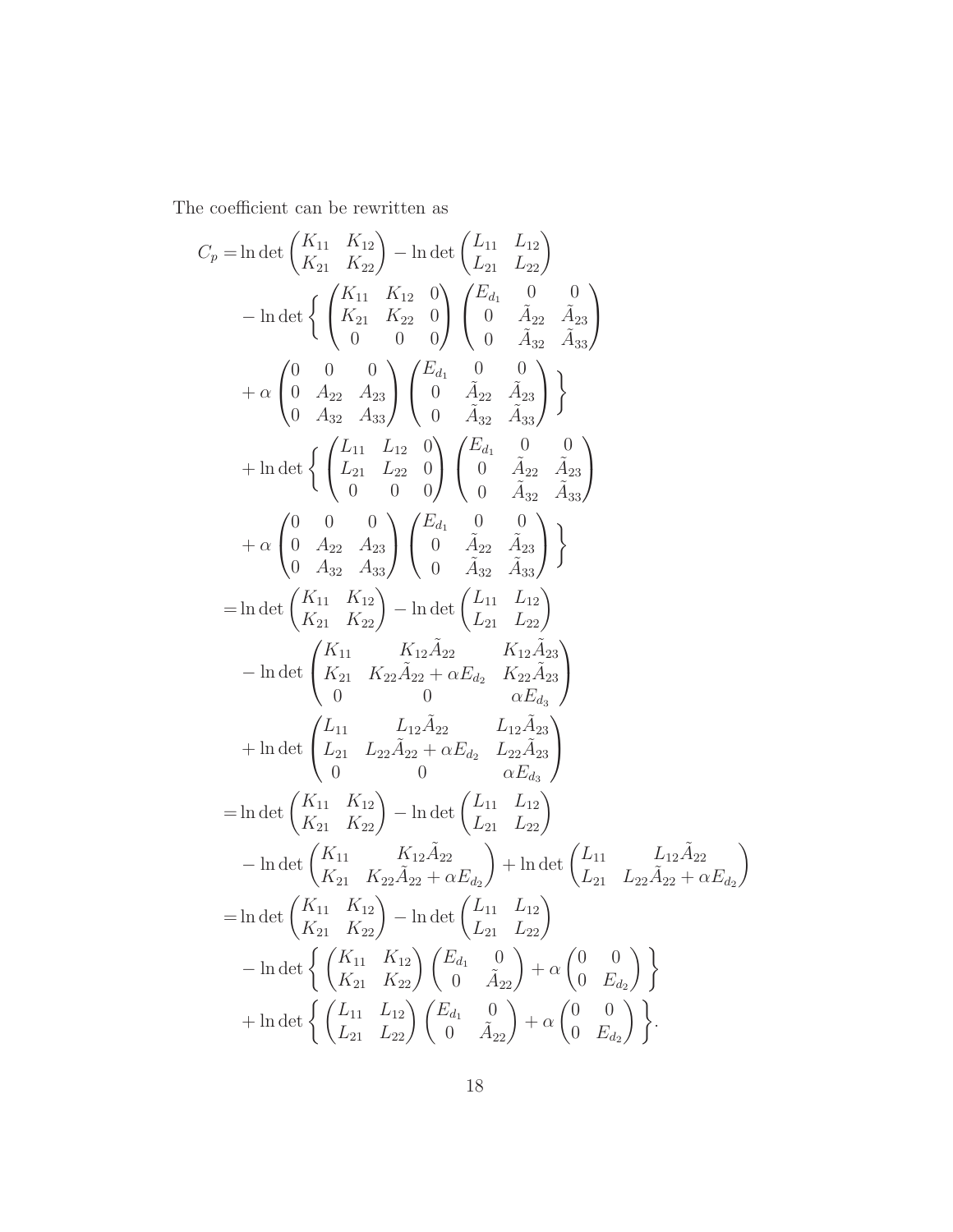Finally, we obtain the following expression for the coefficient:

$$
C_p = -\ln \det \left\{ \begin{pmatrix} K_{11} & K_{12} \\ K_{21} & K_{22} \end{pmatrix} + \alpha \begin{pmatrix} 0 & 0 \\ 0 & \tilde{A}_{21}^{-1} \end{pmatrix} \right\}
$$
  
+  $\ln \det \left\{ \begin{pmatrix} L_{11} & L_{12} \\ L_{21} & L_{22} \end{pmatrix} + \alpha \begin{pmatrix} 0 & 0 \\ 0 & \tilde{A}_{22}^{-1} \end{pmatrix} \right\}$   
+  $\ln \det \begin{pmatrix} K_{11} & K_{12} \\ K_{21} & K_{22} \end{pmatrix} \begin{pmatrix} L_{11} & L_{12} \\ L_{21} & L_{22} \end{pmatrix}^{-1}$   
=  $-\ln \det \left\{ \begin{pmatrix} E_{d_1} & 0 \\ 0 & E_{d_2} \end{pmatrix} + \alpha \begin{pmatrix} 0 & 0 \\ \tilde{A}_{22}^{-1} \tilde{K}_{21} & \tilde{A}_{22}^{-1} \tilde{K}_{22} \end{pmatrix} \right\}$   
+  $\ln \det \left\{ \begin{pmatrix} E_{d_1} & 0 \\ 0 & E_{d_2} \end{pmatrix} + \alpha \begin{pmatrix} 0 & 0 \\ \tilde{A}_{22}^{-1} \tilde{L}_{21} & \tilde{A}_{22}^{-1} \tilde{L}_{22} \end{pmatrix} \right\}$   
=  $-\ln \det \begin{pmatrix} E_{d_1} & 0 \\ 0 & \alpha \tilde{A}_{22}^{-1} \tilde{K}_{22} + E_{d_2} \end{pmatrix} + \ln \det \begin{pmatrix} E_{d_1} & 0 \\ 0 & \alpha \tilde{A}_{22}^{-1} \tilde{L}_{22} + E_{d_2} \end{pmatrix}$   
=  $-\ln \det (\alpha \tilde{A}_{22}^{-1} \tilde{K}_{22} + E_{d_2}) + \ln \det (\alpha \tilde{A}_{22}^{-1} \tilde{L}_{22} + E_{d_2}).$ 

Using the eigenvalues, we obtain

$$
C_p = -\ln \prod_{i=1}^{d_2} (1 + \alpha \lambda_i) + \ln \prod_{i=1}^{d_2} (1 + \alpha \mu_i),
$$

which proves the last form of the difference.

By omitting the unnecessary parts of the block matrices, it is easy to prove the other cases.

### 4.3 Application to Selection of Additional Data Sets

Since we have obtained the asymptotic form of the difference between the errors with and without the additional data, we apply the result to the data analysis. Assume that there are some candidates of additional data sets, and that there are the models to express their data source after the thorough model selection. We compare the effects of the data sets on the accuracy of the clustering and select the optimal set to improve the error. In the same way as the model selection, the asymptotic difference of the error can be used for the criterion [\(Akaike, 1974b\)](#page-29-7).

In the Bayes clustering, it is known that the conjugate prior reduces the computational complexity and eliminates redundant dimensions of the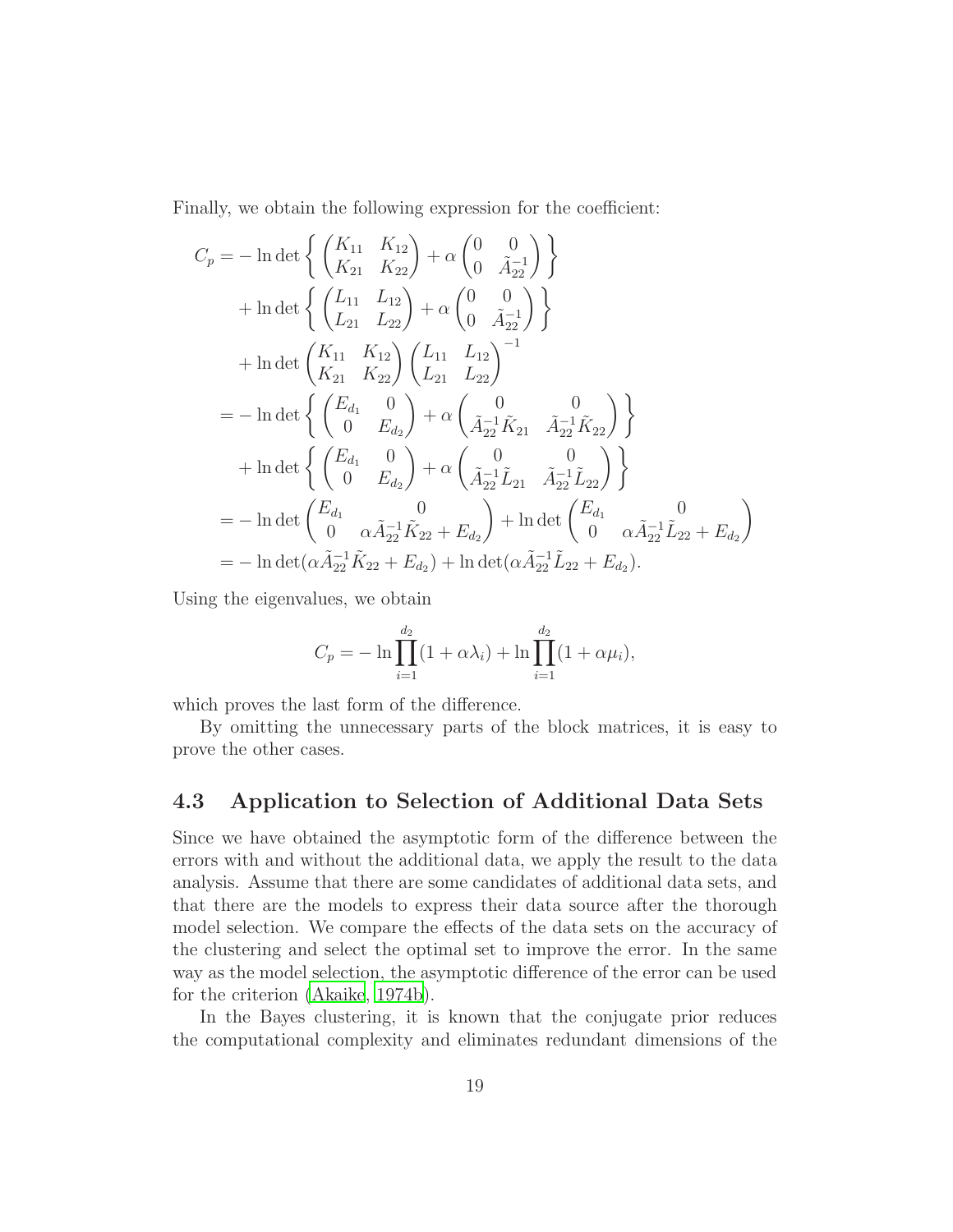parameter in the mixture model [\(Yamazaki, 2016,](#page-31-5) [2014b](#page-31-7)). Accordingly, we assume that the density function  $f$  of the components in the model can attain the one in the true distribution and there is no redundant components, using the conjugate prior.

Let  $D_a^i$  be the *i*th additional data set, where the number of data is  $\alpha_i n$ , and  $\hat{u}^i$  be the maximum a posteriori (MAP) estimator defined by

<span id="page-19-0"></span>
$$
\hat{u}^i = \arg \max_{u} \prod_{j=1}^n p_i(x_j, y_j | u) \prod_{j=n+1}^{n+\alpha n} p_a(z_j | u) \varphi(u).
$$
 (3)

Note that the dimension of the parameter u, its prior  $\varphi(u)$  and the model for the additional part  $p_a(z|u)$  also depend on the data set  $D_a^i$  though we omit the suffix i of them to simplify the notations. The empirical Fisher information matrices are given by

$$
\{I_{XY}(\hat{u}^i)\}_{jk} = \frac{1}{n'} \sum_{l=1}^{n'} \left[ \frac{\partial \ln p_i(x_l, y_l | \hat{u}^i)}{\partial u_j} \frac{\partial \ln p_i(x_l, y_l | \hat{u}^i)}{\partial u_k} \right],
$$
  

$$
\{I_X(\hat{u}^i)\}_{jk} = \frac{1}{n'} \sum_{l=1}^{n'} \left[ \frac{\partial \ln p_i(x_l | \hat{u}^i)}{\partial u_j} \frac{\partial \ln p_i(x_l | \hat{u}^i)}{\partial u_k} \right],
$$
  

$$
\{I_Z(\hat{u}^i)\}_{jk} = \frac{1}{\alpha_i n'} \sum_{l=n'+1}^{n'+\alpha_i n'} \left[ \frac{\partial \ln p_a(z_l | \hat{u}^i)}{\partial u_j} \frac{\partial \ln p_a(z_l | \hat{u}^i)}{\partial u_k} \right].
$$

The block inverse matrices  $\tilde{K}_{22}(\hat{u}^i)$ ,  $\tilde{L}_{22}(\hat{u}^i)$  and  $\tilde{A}_{22}(\hat{u}^i)$  are defined on the basis of the estimator. Let the eigenvalues of  $\tilde{A}_{22}(\hat{u}^i)^{-1}\tilde{K}_{22}(\hat{u}^i)$ be  $\lambda_1(\hat{u}^i), \ldots, \lambda_{d_2}(\hat{u}^i)$  and those of  $\tilde{A}_{22}(\hat{u}^i)^{-1} \tilde{L}_{22}(\hat{u}^i)$  be  $\mu_1(\hat{u}^i), \ldots, \mu_{d_2}(\hat{u}^i)$ . Then, we select the additional data set maximizing the factor

$$
IC(\hat{u}^i) = \prod_{j=1}^{d_2} \frac{1 + \alpha_i \mu_j(\hat{u}^i)}{1 + \alpha_i \lambda_j(\hat{u}^i)}.
$$

Since the above matrices converge to the Fisher information matrices  $I_{XY}(u^*)$ ,  $I_X(u^*)$  and  $I_Z(u^*)$ , respectively, this factor converges to the coefficient of the asymptotic difference of the errors in Theorem [9.](#page-14-0) Therefore, maximizing this factor allows us to select the optimal data set improving the asymptotic accuracy.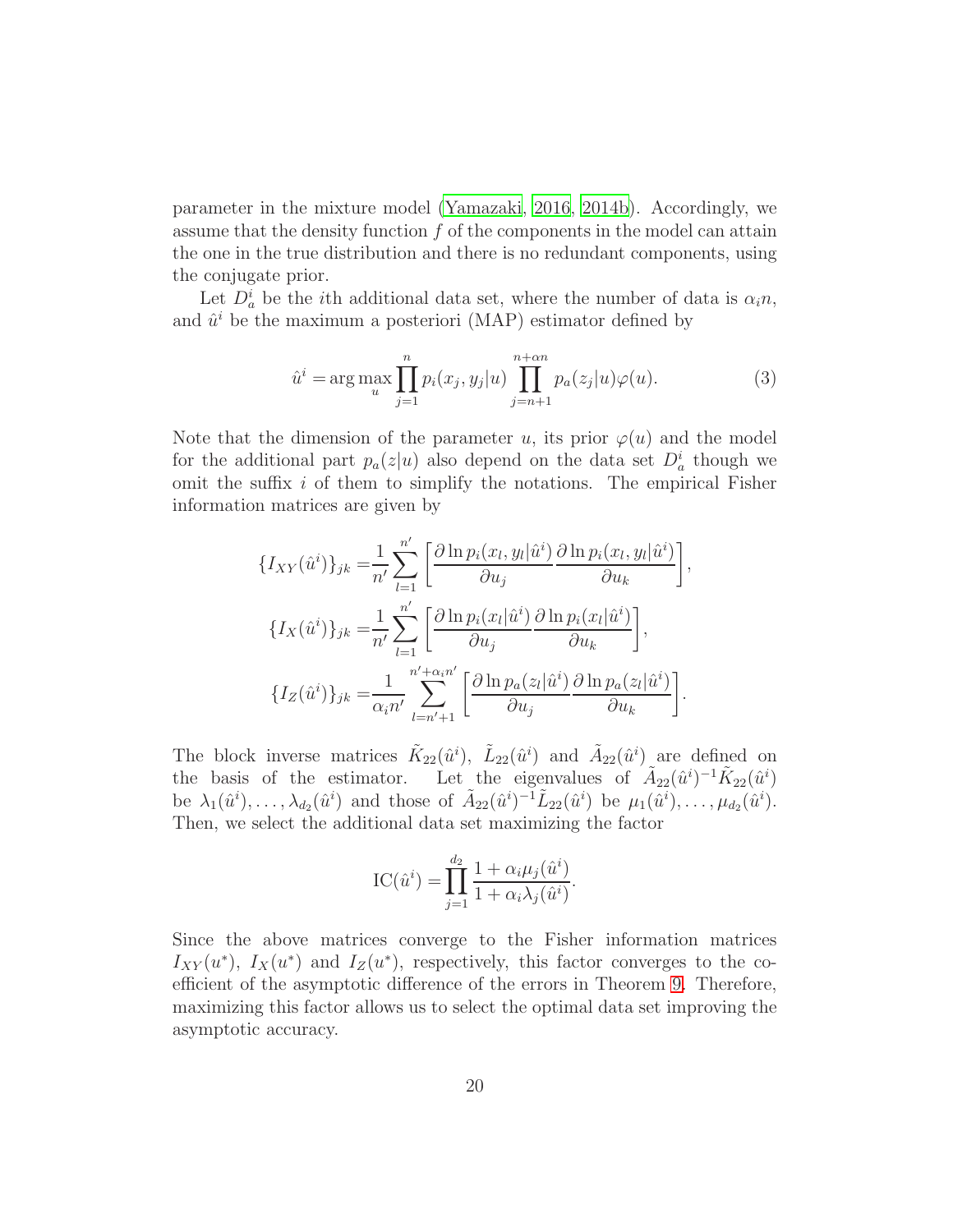#### 4.4 Numerical Computation of IC

In this subsection, we compute the IC value with a simple model setting to evaluate how the asymptotic criterion behaves in non-asymptotic situations. Let us consider a Gaussian mixture model defined by

$$
p(x|w) = a_1 \mathcal{N}(x|b_1) + a_2 \mathcal{N}(x|b_2),
$$

where  $x \in R^1$  and  $\mathcal{N}(x|b)$  is one-dimensional Gaussian distribution with the mean parameter  $b \in R^1$  and the fixed variance  $\sigma^2 = 1$ . According to the definition,  $a_2 = 1 - a_1$ . The parameter is expressed as  $w = (a_1, b_1, b_2)^\top$ .

In the numerical experiments, the true parameter of  $p_i(x|w^*)$  was  $w^* =$  $(0.3, 0, -2)^\top$ , which implies  $a_1^* = 0.3$ ,  $b_1^* = 0$  and  $b_2^* = -2$ . There were five cases on the number of the initial data:  $n = 10, 50, 100, 500, 1000$ . The following four additional dat sets were compared; the first additional data set  $D_a^1$  was generated by

$$
p_a(z|v^*) = a_1^* \mathcal{N}(x|b_1^*) + (1 - a_1^*) \mathcal{N}(x|b_2^*),
$$

where  $p_i(x|w^*) = p_a(z|v^*)$  corresponding to Example [3](#page-9-1)  $(d_1 = d_3 = 0)$ . The second additional data set  $D_a^2$  was generated by

$$
p_a(z|v^*) = \mathcal{N}(x|b_1^*),
$$

where all data were from the first component and their labels were given, i.e.,  $z = (x, y = 1)^\top$  corresponding to Example [4](#page-9-0)  $(d_1 > 0, d_3 = 0)$ . The third additional data set  $D_a^3$  was generated by

$$
p_a(z|v^*) = a_1^* \mathcal{N}(x|b_1^*) \mathcal{N}(x'|c_1^*) + (1 - a_1^*) \mathcal{N}(x|b_2^*) \mathcal{N}(x'|c_2^*),
$$

where the data had the additional dimension  $x' \in R^1$ , i.e.  $z = (x, x')^\top$  and  $c_1^* = c_2^* = 0$  corresponding to Example [5](#page-10-0)  $(d_1 = 0, d_3 > 0)$ . The last additional data set  $D_a^4$  was generated by

$$
p_a(z|v^*) = c_1^* \mathcal{N}(x|b_1^*) + (1 - c_1^*) \mathcal{N}(x|b_2^*),
$$

where the class prior  $a_1^* = 0.3$  had been changed into  $c_1^* = 0.7$  corresponding to Example [6](#page-11-0)  $(d_1 > 0, d_3 > 0)$ . The number of the additional data was the same as that of the initial data for all additional data sets, which means  $\alpha = 1.0$ . Fig[.2](#page-21-0) shows the data points and the shapes of  $p_i(x|w^*)$  and  $p_a(z|v^*)$ .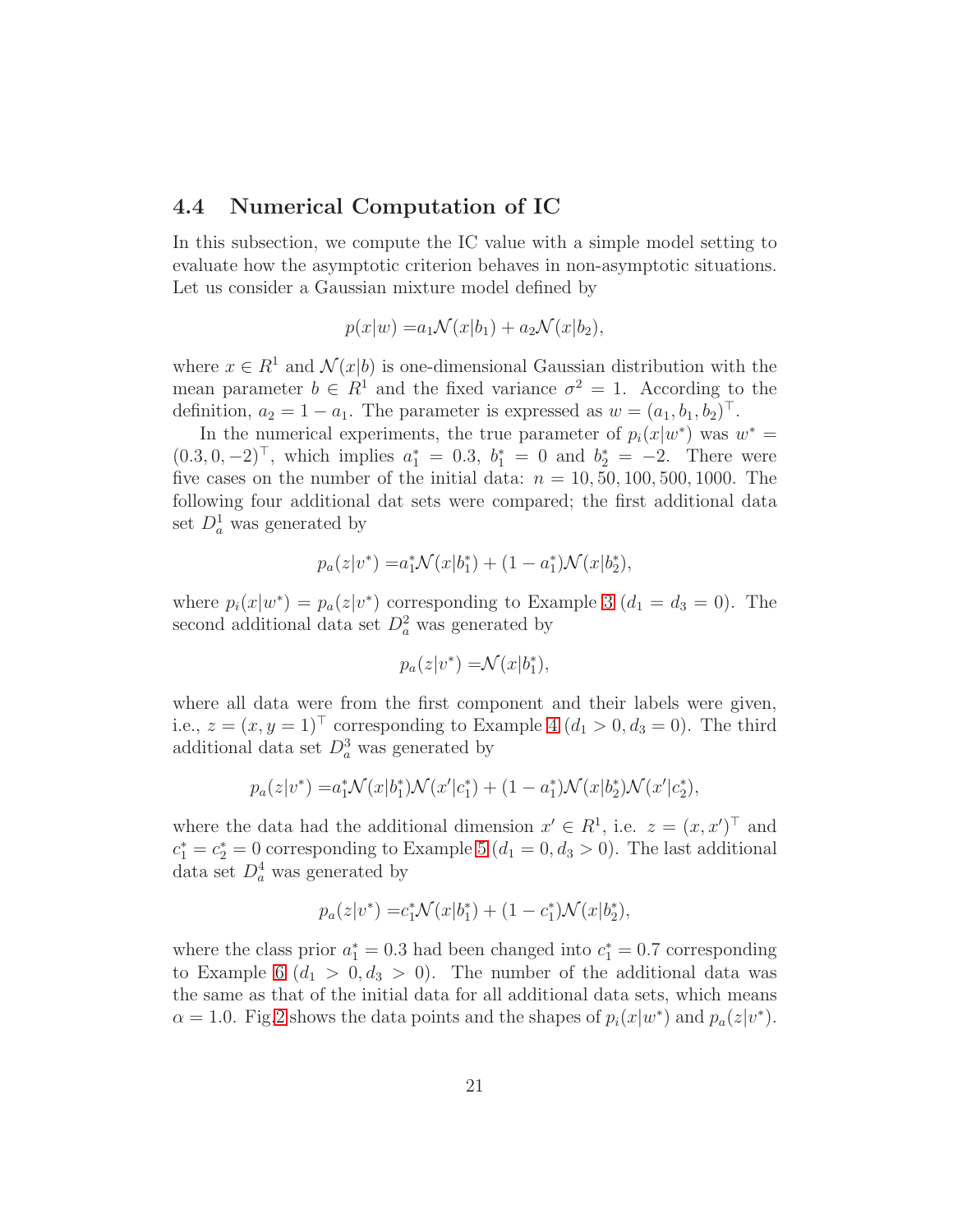

<span id="page-21-0"></span>Figure 2: From the top panel, the data points and the shapes of their distributions for  $D_i$ ,  $D_a^1$ ,  $D_a^2$ ,  $D_a^3$  and  $D_a^4$ , respectively. The notations 'comp1' and 'comp2' are the distributions of the first and the second components of the mixture, respectively.

Fig[.3](#page-22-0) shows the IC value of each additional data set. The horizontal axis shows the additional data sets; 'Data i' stands for the ith additional data set  $D_a^i$ . The vertical one shows the log-scale IC values. The 'true' values are the results with the true parameter, and the others have the average value and the standard deviation. When the parameters were estimated, the initial data set and the additional data sets were generated for five times in each data size *n*. The MAP estimators  $\hat{u}^i$  for  $i = 1, 2, ..., 4$  were calculated based on Eq. [\(3\)](#page-19-0). In order to compute the Fisher information matrices such as  $I_{XY}(\hat{u}^i)$ ,  $I_X(\hat{u}^i)$  and  $I_Z(\hat{u}^i)$ , 500,000 data points were regenerated from  $p_i(x, y|\hat{u}^i)$  and  $p_a(z|\hat{u}^i)$ , i.e.,  $n' = 500,000$ . Note that n is the number of data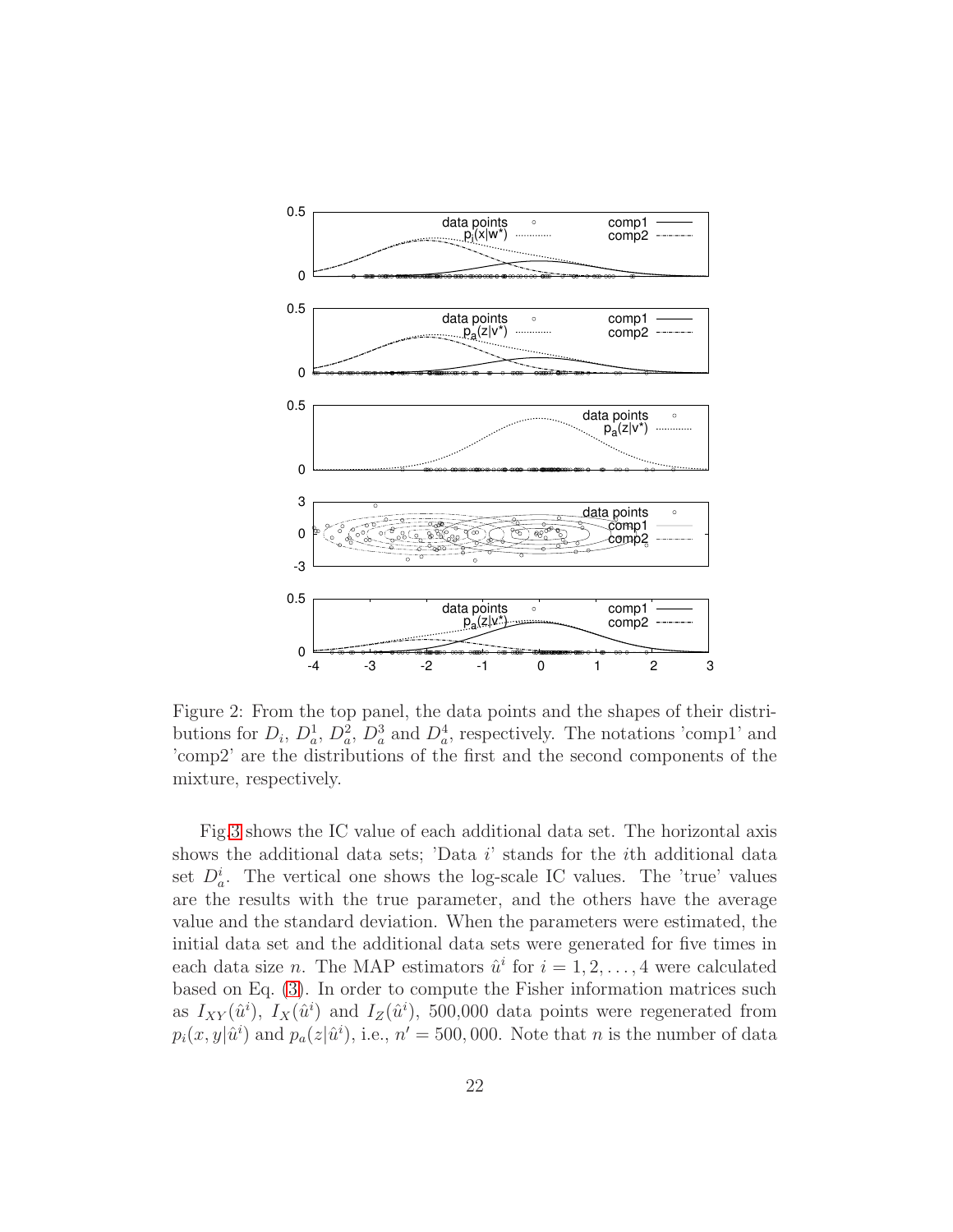

<span id="page-22-0"></span>Figure 3: The IC values: the horizontal axis shows the additional data sets and the vertical one shows the IC value in the logarithmic scale.

to obtain the MAP estimator while  $n'$  is that to calculate the IC values. This means that the estimator was obtained in non asymptotic situations when  $n$ was small.

As shown in Fig[.3,](#page-22-0) the approximation of the IC value becomes reliable with the growth of the number of data  $n$ . Considering the selection of the additional data, the second data set  $D_a^2$  was the most informative on the labels in the experimental setting. Since the differences from the other data sets were large, the selected data set according to the IC values was the second one in each trial; Table [1](#page-23-0) shows the IC values of the five trials in  $n = 10$  and the largest ones are displayed in bold. Even in the smallest size of data, the second data set indicated the largest IC value while the magnitude relation among the remaining sets depended on the given data.

The first and third data sets had stable approximation for the IC values though they did not have large values. On the other hand the second and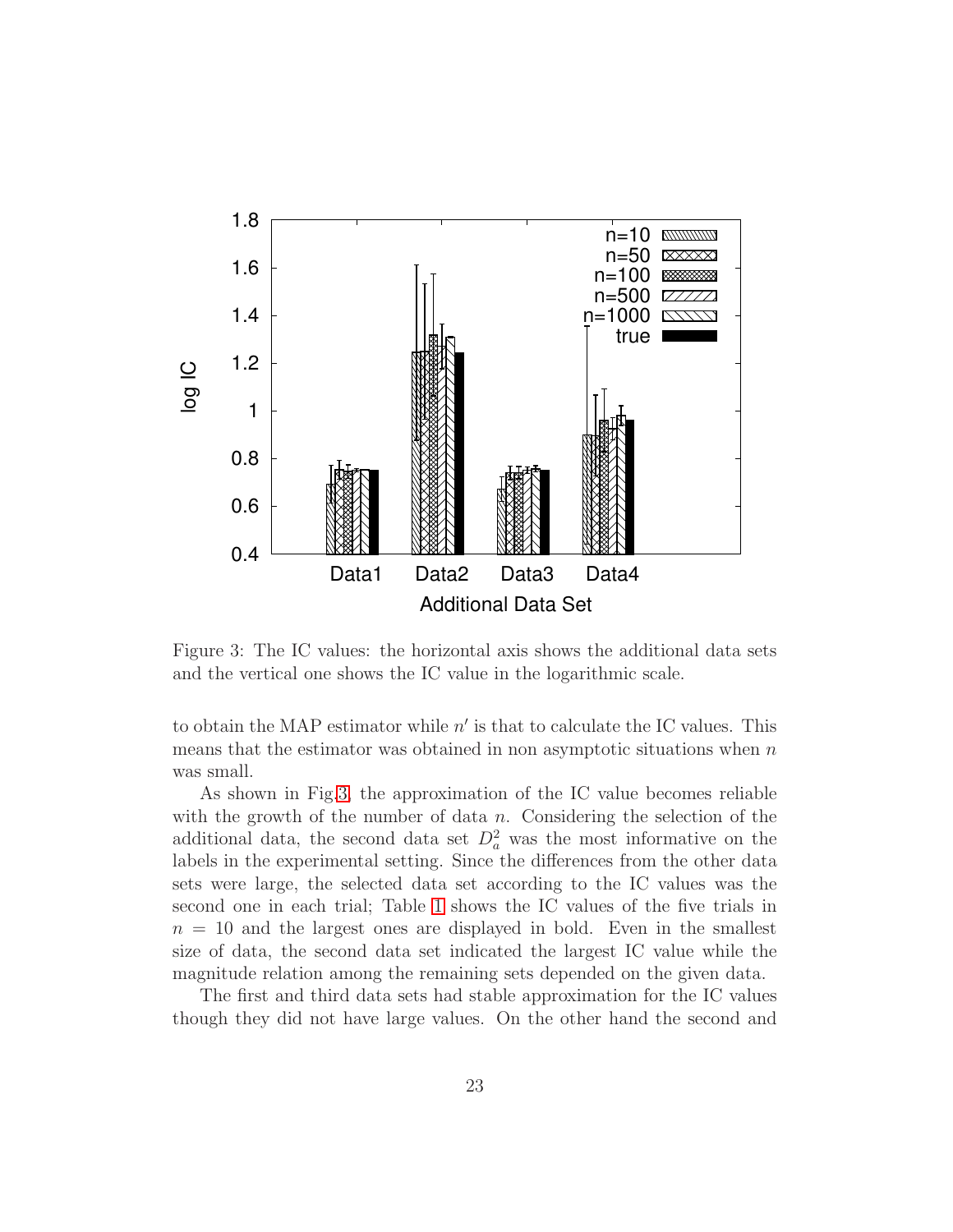<span id="page-23-0"></span>Table 1: The log IC values in each trial

| $n=10$  | Data1    | Data2    | Data3    | Data4    |
|---------|----------|----------|----------|----------|
| true    | 0.750728 | 1.244250 | 0.751362 | 0.961213 |
| Trial 1 | 0.762980 | 0.796713 | 0.747058 | 0.599663 |
| Trial 2 | 0.571954 | 0.891112 | 0.633154 | 0.478174 |
| Trial 3 | 0.641944 | 1.317793 | 0.637458 | 0.556322 |
| Trial 4 | 0.703079 | 1.802498 | 0.623486 | 1.643882 |
| Trial 5 | 0.790424 | 1.419697 | 0.724202 | 1.220538 |

fourth data sets were rather large deviations but informative. The difference between these two groups was the setting of the mixing ratio;  $D_a^1$  and  $D_a^3$ had the same ratio of the labels as the initial data set, whereas  $D_a^2$  and  $D_a^4$ had the different one. This implies that changing the mixing ratio in the additional data improves the accuracy of the estimation of the labels and at the same time it makes the additional-data selection unstable.

In the experimental settings, the first component  $\mathcal{N}(x|b_1^* = 0)$ , which was the right component in Fig. [2](#page-21-0) had the smaller number of data compared with the second one due to the mixing ratio  $a_1^* = 0.3$ . The second data set  $D_a^2$  intensively provided the data from the first component. The fourth data set  $D_a^4$  also complemented the first component though the amount of the addional data was rather small and this different appeared in the magnitude relation of the IC values. The complement reducing the uncertainty of the initial data set increased the IC values.

As for the numerical evaluation of the performance, it is important to emphasize that rigorous calculation of the accuracy defined by the KL divergence Eq. [1](#page-12-1) is not straightforward in non-asymptotic situations. As shown in the proof of Theorem [7,](#page-12-0) the error function is divided into two free energy functions:

$$
D_a(n) = \frac{1}{n} \bigg\{ F_{XY}(n) - F_X(n) \bigg\},\,
$$

which holds in any data size *n*. If we do not rely on the asymptotic form of  $D_a(n)$ , we need to calculate the values of these free energy functions based on the experimental results. However, it has been known that there is no exact computational method for the latter function  $F_X(n)$  and some approximation is necessary such as the Laplace approximation, the variational Bayes method and the MCMC method. The energy function includes the integral of the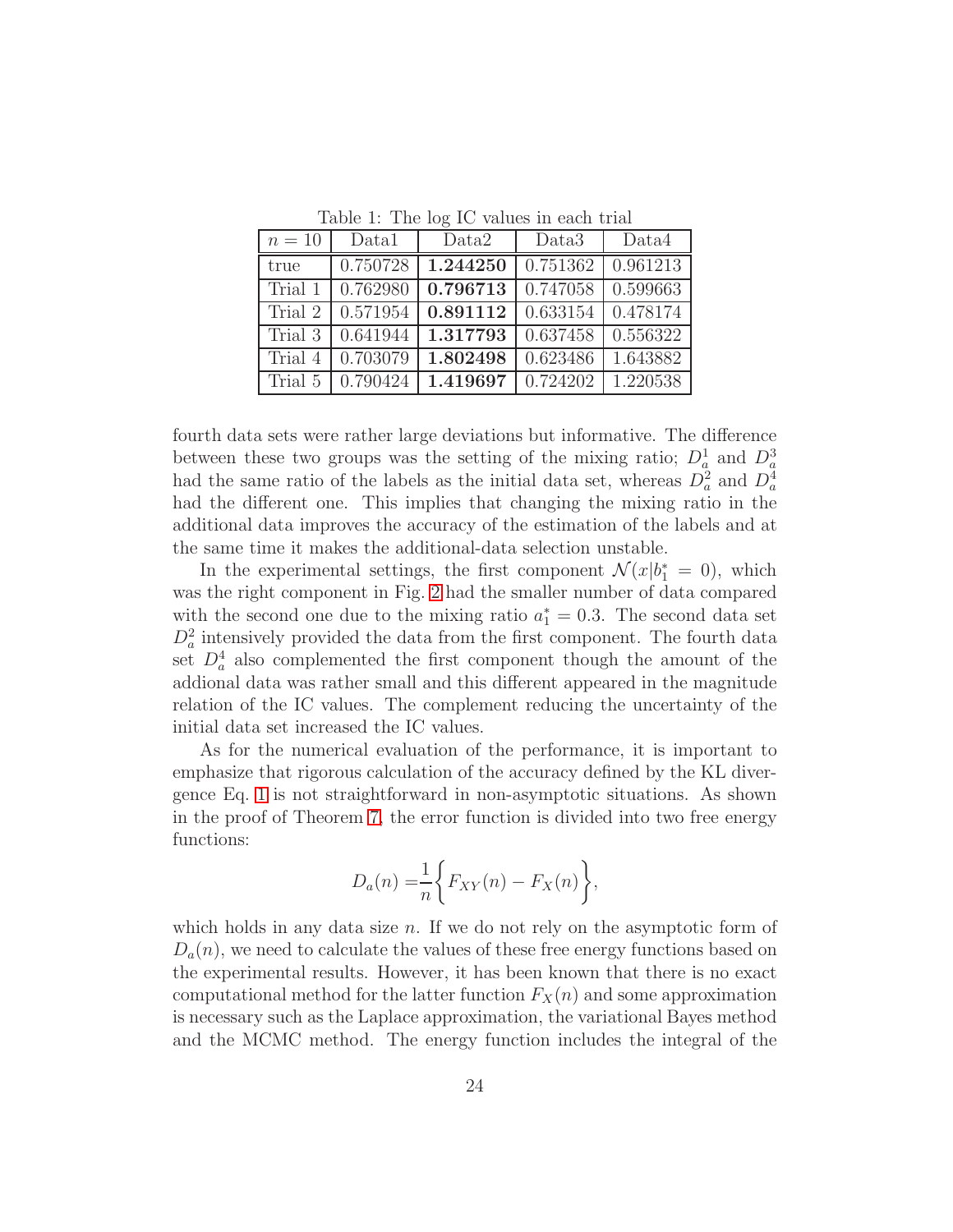parameter, which requires analytic calculation or parameter sampling from the posterior distribution. The Laplace approximation provides the same results as the asymptotic form. The variational Bayes method has different energy value since the variational free energy is the lower bound of the original energy function [\(Attias](#page-29-5), [1999\)](#page-29-5). The sophisticated MCMC method such as the exchange Monte Carlo method [\(Swendsen and Wang](#page-30-8), [1986](#page-30-8); [Ogata](#page-30-9), [1990](#page-30-9)) is required for the hierarchical probabilistic models such as the mixture model [\(Nagata and Watanabe](#page-30-10), [2008\)](#page-30-10). Therefore, the calculation of the accuracy from the experimental results always includes the discrepancy between  $F_X(n)$  and its approximation, which means that we evaluate not only the error function itself but also the approximation method of the integral of the parameter. The asymptotic form is so far the only result to calculate the rigorous error value in the sense of no approximation. This is a different property from other error function; for example, the 0-1 loss is enabled to be computed when the labels are given in the numerical evaluation. To develop an accurate and efficient calculation method of the error function  $D_a(n)$  is one of our challenging future studies.

## <span id="page-24-0"></span>5 Discussion

In this section, we begin by summarizing the meaning of the Fisher information matrix, and then we provide an interpretation of Theorem [9.](#page-14-0) Next, we compare theorem with the result in the former study. Last, we show that Bayesian transfer learning, which uses the posterior distribution of the parameter obtained by the reference/additional data as the prior distribution for the target domain, has the same formulation as our estimation, which is expressed as  $p(Y|X, D_a)$ .

### 5.1 Interpretation of Theorem [9](#page-14-0)

Before considering the interpretation, let us first introduce one of the meanings of the Fisher information matrix. We define the following maximum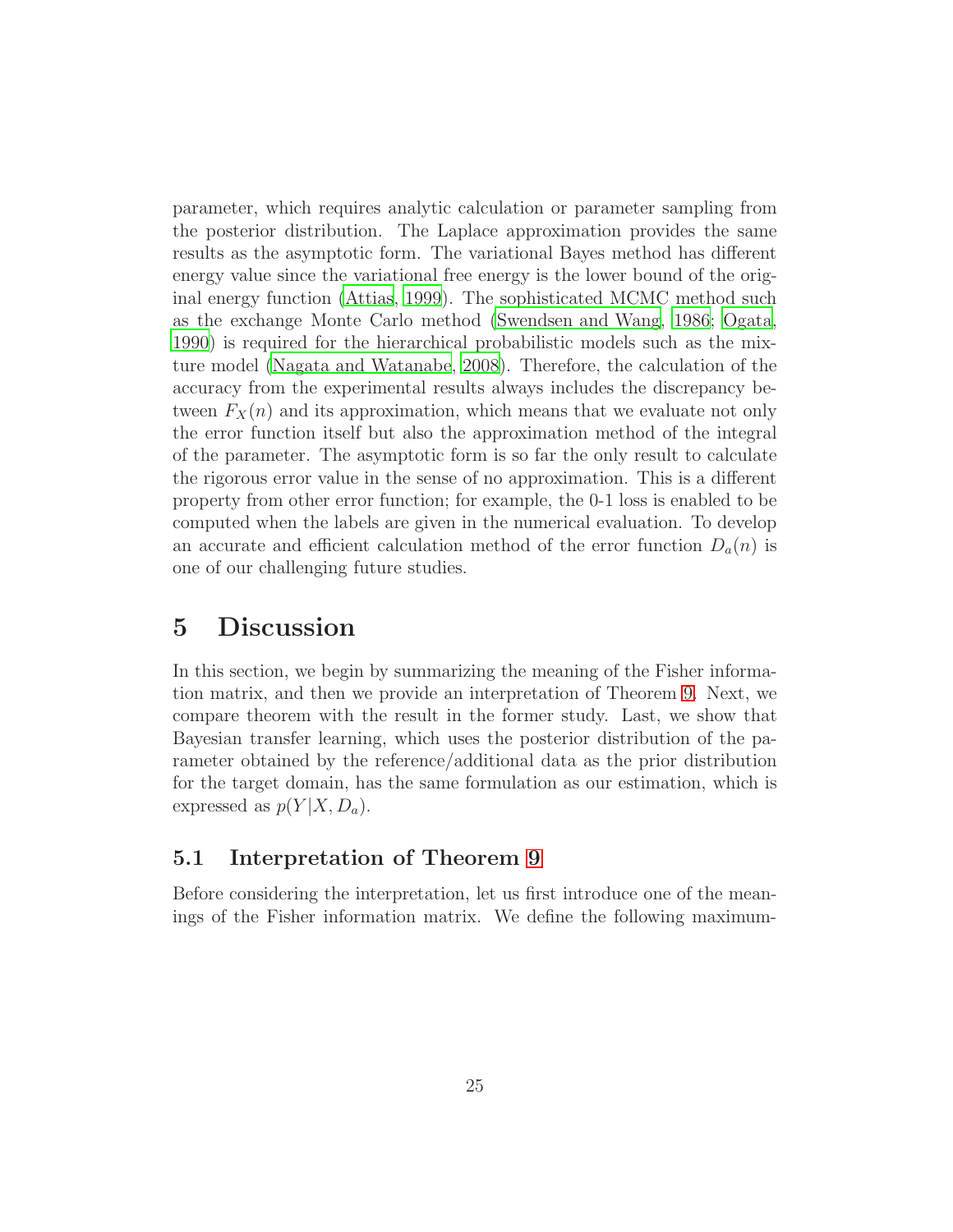likelihood estimators:

$$
\hat{u}_{XY} = \arg\max_{u} \prod_{j=1}^{n} p_i(x_j, y_j | u),
$$

$$
\hat{u}_X = \arg\max_{u} \prod_{j=1}^{n} p_i(x_j | u).
$$

Here, we assume  $\hat{u}_{XY} \to u^*$  and  $\hat{u}_X \to u^*$  for sufficiently large *n*, which is satisfied in Theorem [9.](#page-14-0) This assumption means that  $\hat{u}_X$  is located in the neighborhood of  $\hat{u}_{XY}$ . Since these estimators are unbiased, their distributions can be expressed as  $\mathcal{N}(\hat{u}_{XY}|u^*,\frac{1}{n})$  $\frac{1}{n}I_{XY}(u^*)^{-1}$  and  $\mathcal{N}(\hat{u}_X|u^*,\frac{1}{n})$  $\frac{1}{n}I_X(u^*)^{-1})$ [\(van der Vaart](#page-30-11), [1998](#page-30-11)), where  $\mathcal{N}(\cdot|\mu, \Sigma)$  is a normal distribution with mean  $\mu$ and variance-covariance matrix  $\Sigma$ . The Fisher information matrices  $I_{XY}(u^*)$ and  $I_X(u^*)$  are the precision matrices of the distribution of the estimators  $\hat{u}_{XY}$  and  $\hat{u}_X$ , respectively. In this sense, the Fisher information matrix shows the precision of the model.

Now, we focus on the leading term of the asymptotic difference. The factor in the term is rewritten as

<span id="page-25-0"></span>
$$
\ln \det (E_{d_2} + \alpha \tilde{A}_{22}^{-1} \tilde{L}_{22}) (E_{d_2} + \alpha \tilde{A}_{22}^{-1} \tilde{K}_{22})^{-1}
$$
  
= 
$$
\ln \det \tilde{K}_{22}^{-1} (\tilde{L}_{22}^{-1})^{-1} - \ln \det (\tilde{K}_{22}^{-1} + \alpha \tilde{A}_{22}^{-1}) (\tilde{L}_{22}^{-1} + \alpha \tilde{A}_{22}^{-1})^{-1}.
$$
 (4)

The matrices  $\tilde{A}_{22}^{-1}$ ,  $\tilde{K}_{22}^{-1}$  and  $\tilde{L}_{22}^{-1}$  correspond to the precision of the models  $p_a(z|u)$ ,  $p_i(x,y|u)$  and  $p_i(x|u)$ , respectively. We can find that the factor consists of the block matrices with the same suffix; the asymptotic difference is determined by the precision of the common part of parameters  $w$  and  $v$ . This implies that the result of the parameter estimation for the individual dimension does not have direct connection to improvement of the clustering accuracy.

When the additional data are informative and  $\tilde{A}_{22}^{-1}$  is dominant in the second term of the right-hand side in Eq. [\(4\)](#page-25-0), the product of the matrices is close to the unit matrix, which means that the second term vanishes and the asymptotic difference is maximized. On the other hand, the difference is close to zero if the effect of  $\tilde{A}_{22}^{-1}$  is small and the second term is almost equivalent to the first one. Moreover, the amount of additional data also has the same function; the large  $\alpha$  makes the difference large.

Next, let us now consider the difference of the eigenvalues  $\lambda_i$  and  $\mu_i$ , which appears in the sufficient condition of the theorem. According to the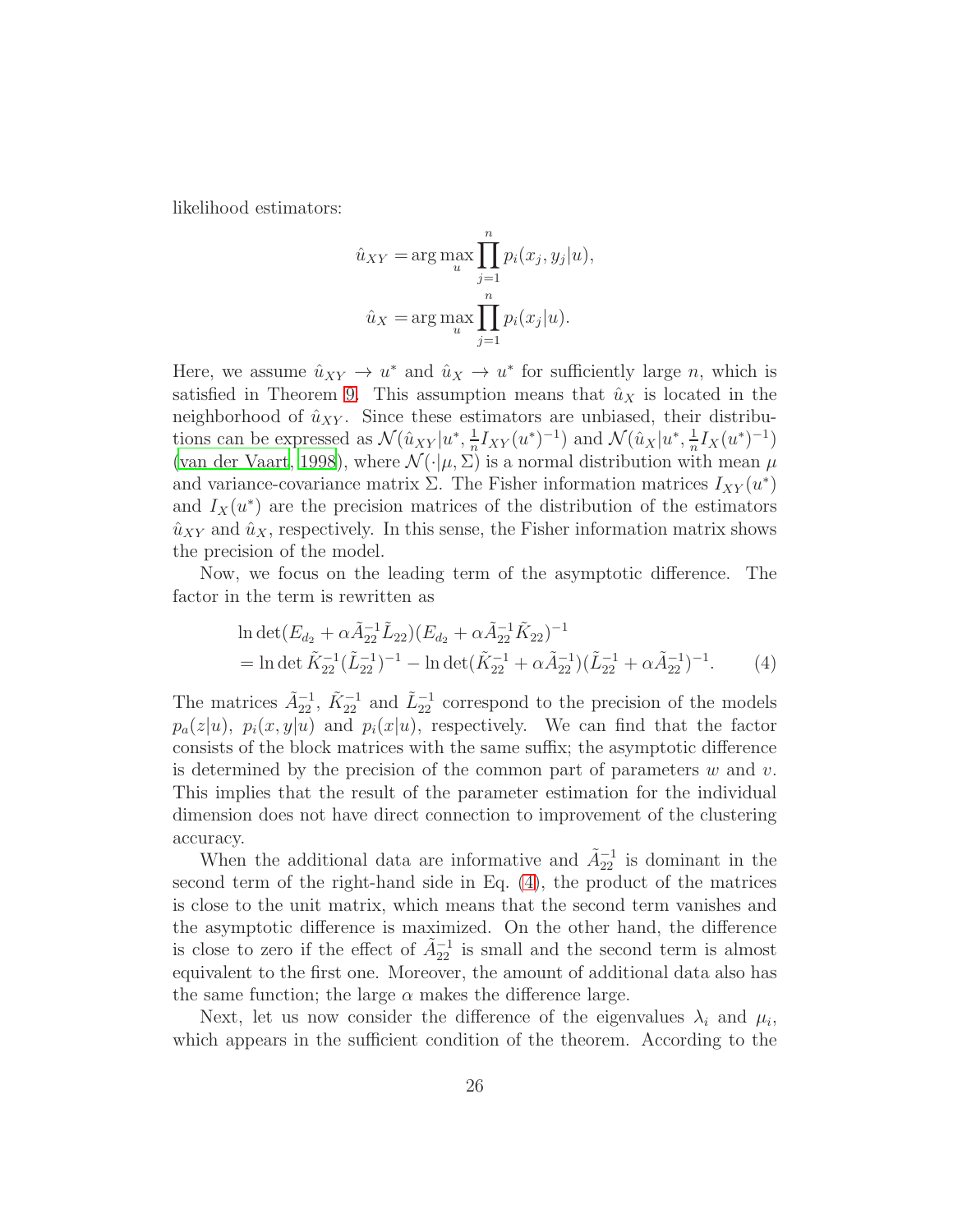definitions,

$$
\ln \det \tilde{A}_{22}^{-1} - \ln \det \tilde{K}_{22}^{-1} = \ln \prod_{j=1}^{d_2} \lambda_j,
$$
  

$$
\ln \det \tilde{A}_{22}^{-1} - \ln \det \tilde{L}_{22}^{-1} = \ln \prod_{j=1}^{d_2} \mu_j.
$$

Comparison of these eigenvalues is to find the difference between  $\tilde{K}_{22}^{-1}$  and  $\tilde{L}_{22}^{-1}$ , which are the precisions with and without the label, respectively. Therefore, the sufficient condition requires that the precision of the initial model is improved by obtaining the label  $y_i$  in each direction of the eigenspace.

### 5.2 Comparison with the Result of the Former Study

We compare Theorem [9](#page-14-0) with the result of the former study in [Yamazaki](#page-31-3) [\(2015a\)](#page-31-3), which has focused on Example [6](#page-11-0) and revealed the clustering accuracy when the class prior changes. From the technical point of view, the Fisher information matrices  $I_{XY}$  and  $I_Z$  of this former study are the diagonal block matrix, where  $K_{12} = 0$ ,  $K_{21} = 0$ ,  $A_{23} = 0$  and  $A_{32} = 0$ , since the additional data are restricted to labeled data and then the parameters of the class priors are independent of those of the components. This independence is expressed as the product form of the model such as  $b_y$  and  $c_y$  in  $p_a(x, y|u) = c_y f(x|b_y)$ [\(Yamazaki](#page-31-3), [2015a\)](#page-31-3), and implies the constraint  $K_{22} = A_{22}$ , which makes the analysis straightforward. For example, the inverse matrices are written as

$$
\begin{aligned} I_{XY}^{-1} &= \begin{pmatrix} K_{11} & 0 \\ 0 & K_{22} \end{pmatrix}^{-1} = \begin{pmatrix} K_{11}^{-1} & 0 \\ 0 & K_{22}^{-1} \end{pmatrix} \\ I_Z^{-1} &= \begin{pmatrix} A_{22} & 0 \\ 0 & A_{33} \end{pmatrix}^{-1} = \begin{pmatrix} A_{22}^{-1} & 0 \\ 0 & A_{33}^{-1} \end{pmatrix}, \end{aligned}
$$

and it is easy to distinguish the nuisance parts for the accuracy such as  $K_{11}^{-1}$ and  $A_{33}^{-1}$  when the determinant of their multiplied matrices are calculated. Moreover, the condition for the effective additional data is simply described by  $\mu_i > 1$  since the inverse block matrices are equivalent  $\tilde{K}_{22} = K_{22}^{-1} =$  $A_{22}^{-1} = \tilde{A}_{22}$  and the eigenvalues of the matrix  $\tilde{A}_{22}^{-1} \tilde{K}_{22} = E_{d_2}$  are all one.

The present paper generalizes the case and removes the constraint, i.e.,  $I_{XY}$  and  $I_Z$  can be non-diagonal block matrices. This generalization allows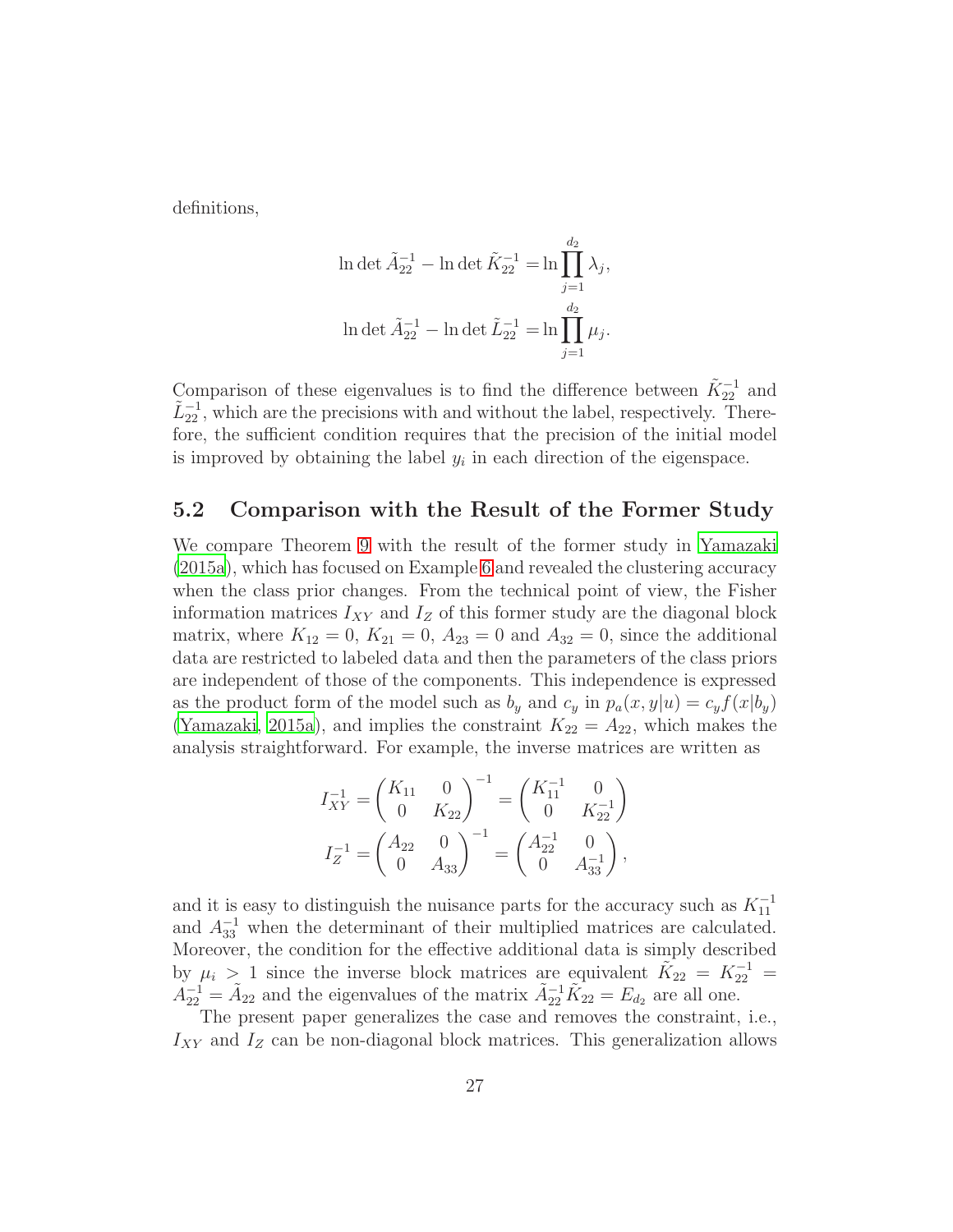the theorem to be applied to many practical situations. One of the typical examples is that the additional data can be unlabeled, where the additional part of the model is expressed as  $p_a(x|u) = \sum_y c_y f(x|b_y)$ . Another example is that there is no constraint of the product form of the model. Let us consider the following case; a part of dimensions in the parameter of the component also changes between the initial and the additional models. For example,

$$
p_i(x|u) = a_y f(x|b_y),
$$
  

$$
p_a(x, y|u) = c_y f(x|\bar{b}_y),
$$

where  $\bar{b}_y$  is defined by

$$
\overline{b}_{yi} = b_{yi} \quad (1 \le i \le M),
$$
  

$$
\overline{b}_{yi} \ne b_{yi} \quad (M+1 \le i \le d_c)
$$

for  $M < d_c$ . Even for this complicated change between the initial and the additional data, Theorem [9](#page-14-0) is available.

#### 5.3 Bayesian Transfer Learning

In the Bayes method, one way to transfer the prior knowledge to the target task is to optimize the prior distribution of the model parameter such that it maximizes the expression of knowledge. Let us regard the additional data set  $D_a$  as the source of the prior knowledge. The posterior distribution of the parameter on the prior knowledge is given by

$$
p(v|D_a) = \frac{1}{Z_a} \prod_{i=n+1}^{n+\alpha n} p_a(z_i|v)\varphi(v),
$$

where  $Z_a$  is the normalizing constant, and  $\varphi(v)$  is a prior distribution. On the other hand, the estimate of the target data can be expressed as

$$
p(Y|X) = \frac{\int \prod_{j=1}^n p_i(x_j, y_j|w) \varphi(w)dw}{\int \prod_{j=1}^n p_i(x_j|w) \varphi(w)dw},
$$

where  $\varphi(w)$  is the prior distribution of the target task. To transfer the knowledge based on  $D_a$  to this task, we replace  $\varphi(w)$  with the posterior  $p(v|D_a)$ . Since there is a dimensional gap between the parameter spaces of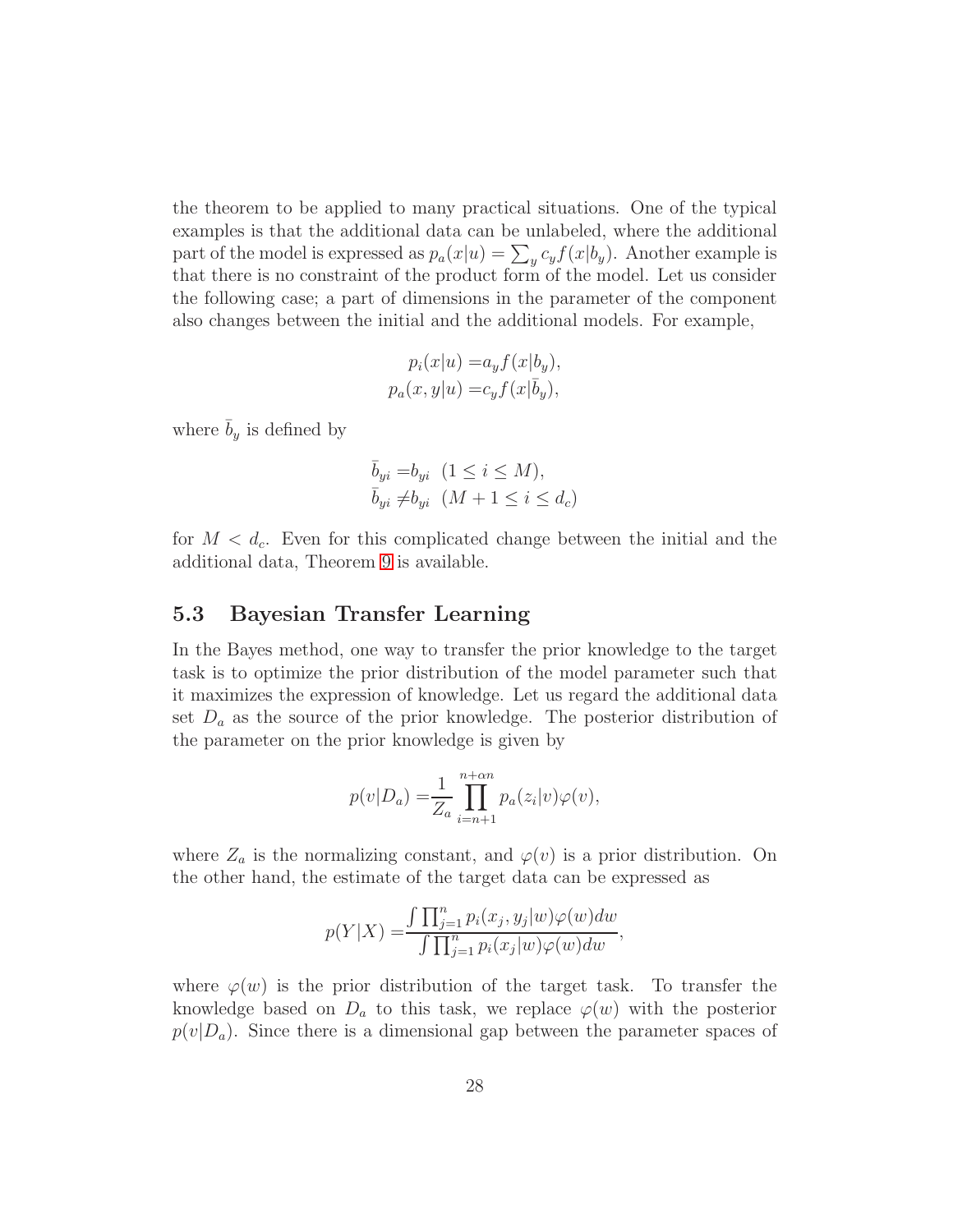w and v, we consider the extended space denoted by  $u$ , which was defined by the functions  $\psi_i(w)$  and  $\psi_a(v)$  in Section [3:](#page-5-0)

$$
p_t(Y|X) = \frac{\int \prod_{j=1}^n p_i(x_j, y_j|u) p(u|D_a) du}{\int \prod_{j=1}^n p_i(x_j|u) p(u|D_a) du},
$$

where  $p(u|D_a)$  is defined as

$$
p(u|D_a) = \varphi(u_r)p(\psi_a(v)|D_a),
$$
  

$$
p(\psi_a(v)|D_a) = \frac{1}{Z_a} \prod_{i=n+1}^{n+\alpha n} p_a(z_i|\psi_a(v))\varphi(\psi_a(v)).
$$

We use the notation  $u_r = (u_1, \ldots, u_{d_1})$ , where  $u = (u_r, \psi_a(v))$ . Then, it can be easily found that

$$
p_t(Y|X) = \frac{\int \prod_{j=1}^n p_i(x_j, y_j|u) \varphi(u_r) p(\psi_a(v)|D_a) du}{\int \prod_{j=1}^n p_i(x_j|u) \varphi(u_r) p(\psi_a(v)|D_a) du}
$$
  
= 
$$
\frac{\int \prod_{j=1}^n p_i(x_j, y_j|u) \prod_{i=n+1}^{n+\alpha n} p_a(z_i|u) \varphi_t(u) du}{\int \prod_{j=1}^n p_i(x_j|u) \prod_{i=n+1}^{n+\alpha n} p_a(z_i|u) \varphi_t(u) du},
$$

where  $\varphi_t(u) = \varphi(u_r)\varphi(\psi_a(v))$ . The last line corresponds to  $p(Y|X, D_a)$ , which was defined in Section [3.](#page-5-0)

This equivalence relation claims that the estimation of the target data does not require all of the additional data; sample parameters taken from the posterior  $p(\psi_a(v)|D_a)$  are sufficient for calculating  $p_t(Y|X)$ . Let  $V =$  $\{\psi_a(v_1), \ldots, \psi_a(v_{n_p})\}\$ be the sample of the parameter from the posterior distribution. The distribution of the estimate can be written as

$$
p_t(Y|X) = p(Y|X, D_a) \propto \int \prod_{j=1}^n p_i(x_j, y_j|u) \varphi(u_r) p(\psi_a(v)|D_a) du
$$
  
= 
$$
\int \prod_{j=1}^n p_i(x_j, y_j|u) \varphi(u_r) du_r p(\psi_a(v)) d\psi_a(v)
$$
  

$$
\approx \frac{1}{n_p} \sum_{j=1}^{n_p} \int \prod_{k=1}^n p_i(x_k, y_k|u_r, \psi_a(v_j)) \varphi(u_r) du_r.
$$

Based on the last line, we can use  $V$  instead of  $D_a$  to estimate  $Y$ .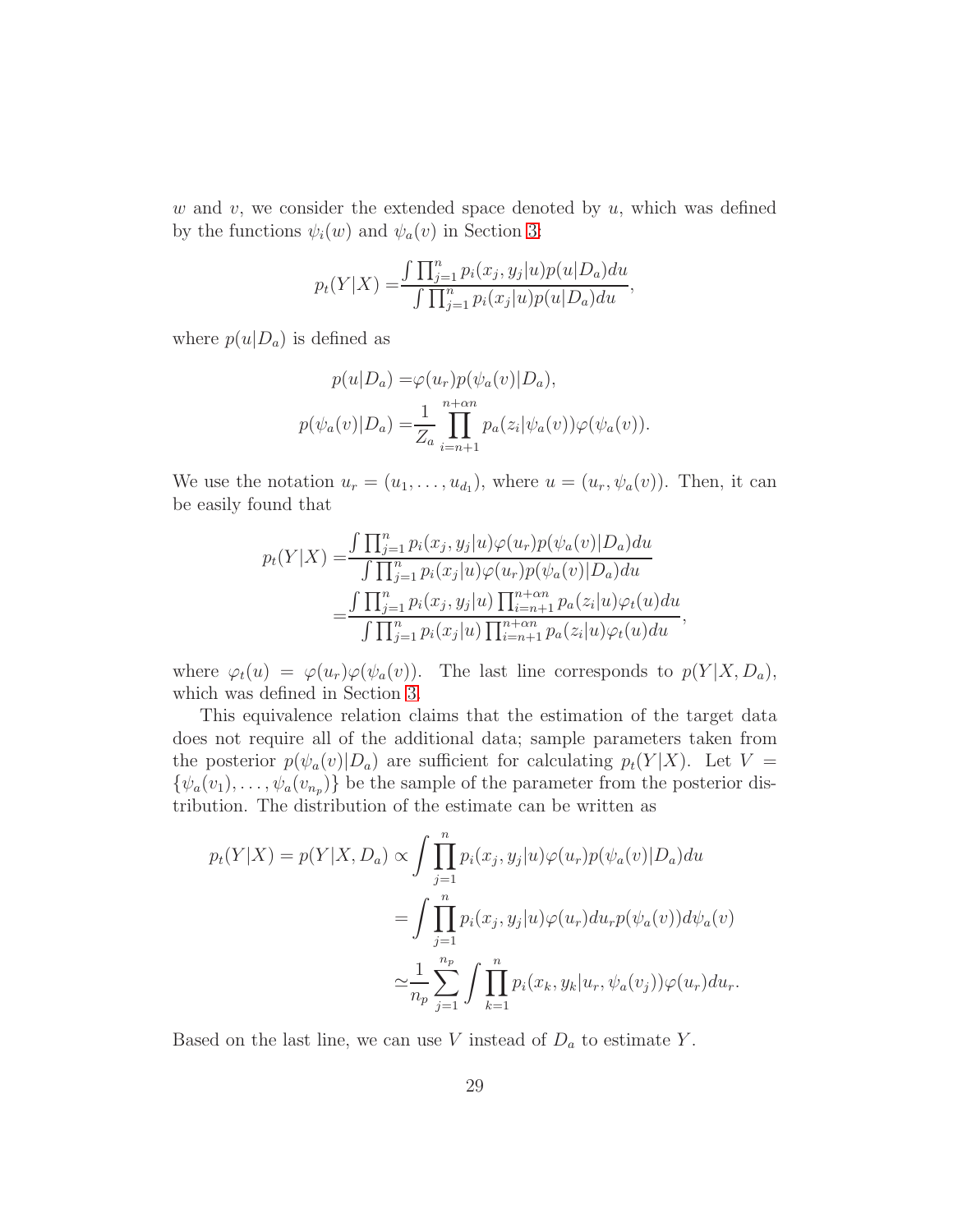## <span id="page-29-4"></span>6 Conclusion

We analyzed the effect of using additional data on the accuracy of estimating the latent variable. There is a trade-off between the amount of data used and the complexity of the model. According to the asymptotic analysis, the difference between the errors with and without the additional data has been quantitatively revealed, and the condition, in which the advantages of using additional data outweigh the disadvantages of increased complexity, has been derived.

## Acknowledgments

This research was partially supported by a research grant by the Support Center for Advanced Telecommunications Technology Research Foundation and by KAKENHI 15K00299.

## References

- <span id="page-29-0"></span>Akaike, H. (1974a). A new look at the statistical model identification. IEEE Transactions on Automatic Control,  $AC-19(6)$ , 716–723.
- <span id="page-29-7"></span>Akaike, H. (1974b). A new look at the statistical model identification. IEEE Trans. on Automatic Control, 19, 716–723.
- <span id="page-29-5"></span>Attias, H. (1999). Inferring parameters and structure of latent variable models by variational Bayes. In Proceedings of Uncertainty in Artificial Intelligence.
- <span id="page-29-3"></span>Caruana, R. (1997). Multitask learning. Machine Learning, 28(1), 41–75.
- <span id="page-29-2"></span>Chapelle, O., Vapnik, V., and Weston, J. (1999). Transductive inference for estimating values of functions. Advances in Neural Information Processing Systems, 12, 421–427.
- <span id="page-29-1"></span>Chapelle, O., Scholkopf, B., and Zien, A. (2006). Semi-Supervised Learning. The MIT Press, Cambridge, MA, USA.
- <span id="page-29-6"></span>Clarke, B. and Barron, A. R. (1990). Information-theoretic asymptotics of bayes methods. IEEE Transactions on Information Theory, 36, 453–471.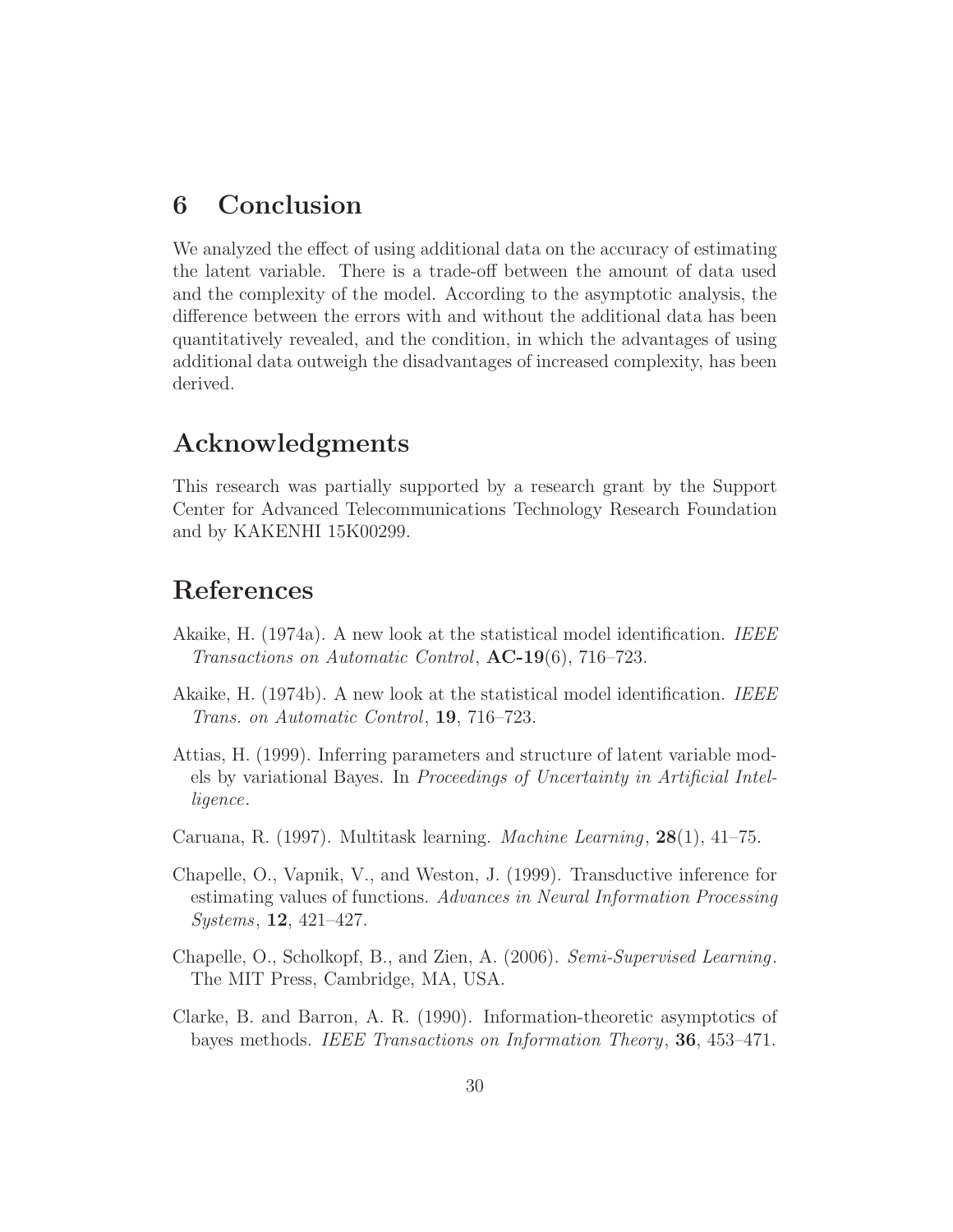- <span id="page-30-5"></span>Dempster, A. P., Laird, N. M., and Rubin, D. B. (1977). Maximum likelihood from incomplete data via the em algorithm. Journal of the Royal Statistical Society, Series B, 39(1), 1–38.
- <span id="page-30-7"></span>du Plessis, M. C. and Sugiyama, M. (2014). Semi-supervised learning of class balance under class-prior change by distribution matching. Neural Networks, 50, 110–119.
- <span id="page-30-6"></span>du Plessis, M. C., Niu, G., and Sugiyama, M. (2015). Class-prior estimation for learning from positive and unlabeled data. In Proceedings of The 7th Asian Conference on Machine Learning, ACML 2015, Hong Kong, November 20-22, 2015., pages 221–236.
- <span id="page-30-3"></span>Kaski, S. and Peltonen, J. (2007). Learning from relevant tasks only. In ECML, pages 608–615.
- <span id="page-30-2"></span>Marx, Z., Rosenstein, M. T., Kaelbling, L. P., and Dietterich, T. G. (2005). Transfer learning with an ensemble of background tasks. In NIPS workshop on inductive transfer .
- <span id="page-30-10"></span>Nagata, K. and Watanabe, S. (2008). Exchange monte carlo sampling from Bayesian posterior for singular learning machines. IEEE Trans. on Neural Networks, 19(7), 1253–1266.
- <span id="page-30-9"></span>Ogata, Y. (1990). A monte carlo method for an objective bayesian procedure. Ann. Inst. Statis. Math., 42 (3), 403–433.
- <span id="page-30-1"></span>Raina, R., Ng, A. Y., and Koller, D. (2005). Transfer learning by constructing informative priors. In NIPS workshop on *inductive transfer*.
- <span id="page-30-8"></span>Swendsen, R. H. and Wang, J.-S. (1986). Replica monte carlo simulation of spin-glasses. Phys. Rev. Lett.,  $57, 2607-2609$ .
- <span id="page-30-11"></span>van der Vaart, A. W. (1998). Asymptotic statistics. Cambridge Series in Statistical and Probabilistic Mathematics. Cambridge University Press.
- <span id="page-30-4"></span>Watanabe, S. (2001). Algebraic analysis for non-identifiable learning machines. Neural Computation,  $13(4)$ , 899–933.
- <span id="page-30-0"></span>Watanabe, S. (2010). Equations of states in singular statistical estimation. Neural Networks, 23(1), 20–34.